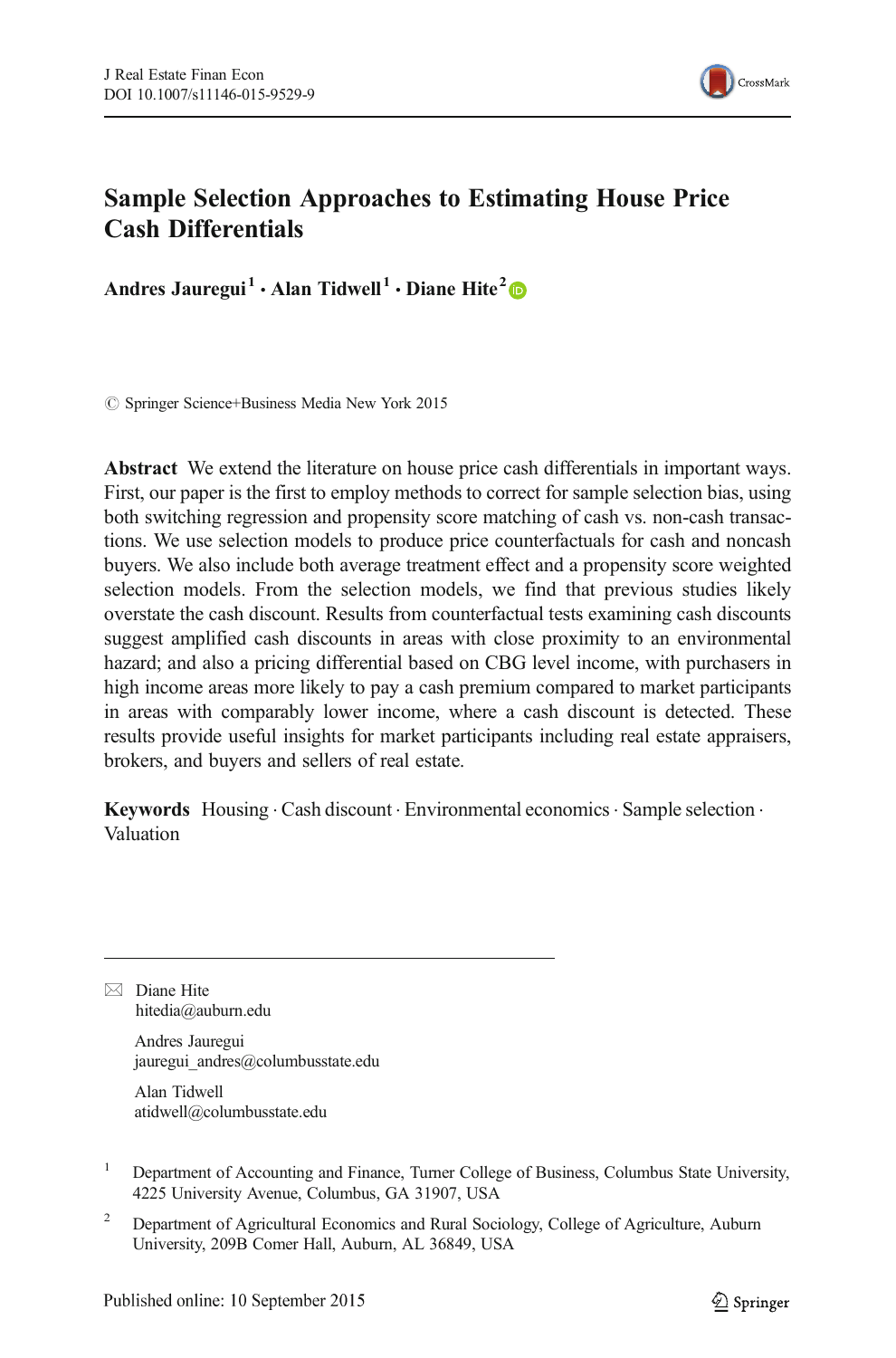### Introduction

The financing of housing purchases in the United States has experienced substantial changes over the last few years, especially since the financial crisis of 2007–2009. In October of 2008, approximately 15 % of Realtor<sup>®</sup> transacted house sales were cash transactions, whereas in April of 2013 the percentage had increased to 31 % (Realtors®  $2013$ ).<sup>1</sup> Although investors are more likely to purchase with cash, the recent trend in cash transactions has been the result of an increasing proportion of current homeowners electing all cash transactions (Inside Mortgage Finance [2013\)](#page-19-0). A variety of factors might explain this differential, notably changing lending criteria, shortened waiting period for cash-out-refinances, and consumer sentiment. Mortgage origination costs have also increased recently, perhaps further encouraging cash transactions (Schmit  $2013$ ). <sup>2</sup> Even though the importance of cash-only housing transactions relative to conventional financing purchases has changed, research in this area is limited.

A monetary discount might motivate a cash transaction, as the use of cash might benefit the seller. First, with a cash purchaser, uncertainty about a buyer's mortgage eligibility is eliminated, and second a reduced time to contract closing may result from not having the need to secure financing as financing issues are the most common cause in delays (Inside Mortgage Finance [2014\)](#page-19-0). As a result, cash buyers typically are able to make purchases at a discount to those that need external financing. According to a recent survey by Inside Mortgage Finance, the increase in cash buyers is compressing house values, as these purchasers receive the well-known cash discount (Housing Predictor [2012](#page-19-0)). Given this sentiment, and the increased occurrence of cash transactions, further examination of the cash differential is a pertinent topic.

The choice of funding a house purchase is not random, but subject to systematic confounding factors, potentially biasing effect estimates. Cash-only buyers make a choice to use cash instead of other financing options when purchasing a house, so buyer characteristics along with other market characteristics shape this decision. Controlling for these differential characteristics could yield a better approximation of the true cash discount. We therefore focus on models controlling for differences between cash only transactions (and their buyers) from housing sales utilizing mortgage financing. As such, we recognize the potential for self–selection bias and use propensity score matching (PSM) and Heckman Sample Selection models (Heckman [1979](#page-19-0)) to control for this potential bias. As part of the process we estimate a probit model to support the matching process, which helps us better understand the impact of exogenous housing, neighborhood, and demographic factors on the likelihood of purchasing a house with cash.

Next we consider the influence of environmental and income characteristics on the observed cash differential, recognizing potential for a non-static effect. Extrapolating from the ample mortgage default literature, an increased discount is representative of the purchaser giving up the option of mortgage default and therefore we expect a cash

<sup>&</sup>lt;sup>1</sup> Realtor<sup>®</sup> also reports that most international buyers purchase properties with cash, given their limited access to conventional financing options.

<sup>&</sup>lt;sup>2</sup> In a recent interview with USA Today, Guy Cecala, publisher of Inside Mortgage Finance suggested that the main catalyst for the increasing closing costs are origination fees having increased by 8 % in the past year. Additionally, he remarked that rising mortgage rates often result in lenders making less profit on their loans, often they mitigate this potential loss with higher closing fees." Source: "Mortgage closing costs are on the way up," USA Today (Aug. 5, 2013).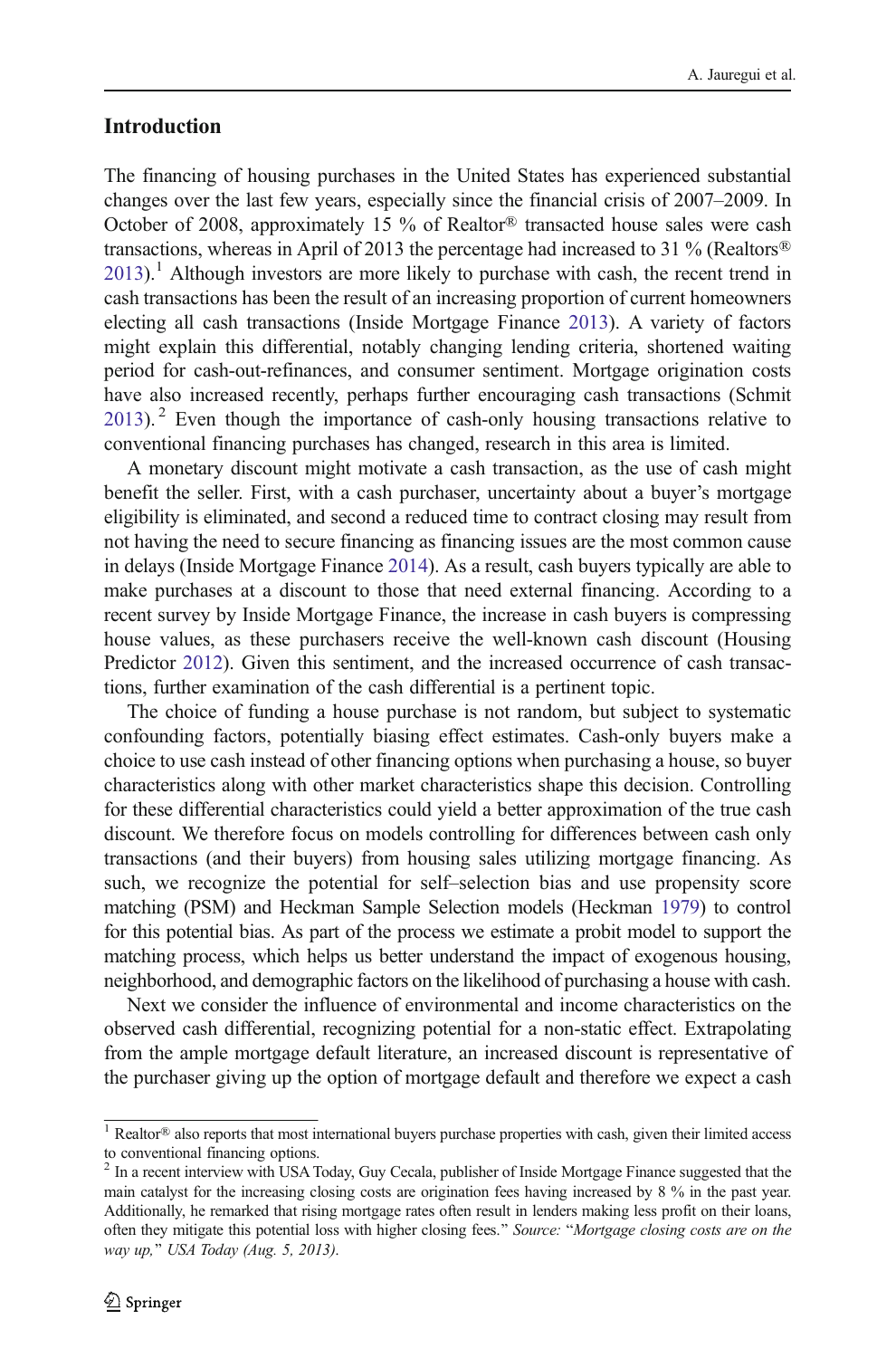<span id="page-2-0"></span>discount to be inversely related to distance to an environmental disamenity since markets near disamenities are likely thinner than those further away (Hite [1998](#page-19-0)). As such, we expect comparatively large cash discounts on houses in close proximity to an environmental disamenity.

The possible cash differential with regards to levels of purchaser and seller financial constraints, respectively, is also examined. If higher (lower) income on average points towards a less (more) financially constrained buyer, an application of the Black-Scholes pricing formula would suggests that a less constrained purchaser would be willing to pay a premium for a house call option relative to a buyer with larger financial constraints (Hung and So [2012](#page-19-0)), resulting in a higher transacted price. Consistent with previous research, we expect the relative cash discount to decrease as transaction price increases.

In controlling for self-selection bias, we extend the literature on the estimation and determinants of cash-only housing transactions. By implementing PSM and Heckman Sample Selection approaches to correct for potential selectivity bias, we present more robust estimates and standard errors, and provide useful insight into the determinants of cash only transactions. We also implement controls to evaluate the effects of environmental and income characteristics on the observed cash differential. These findings help us quantify the cash differential, providing useful insights for real estate appraisers, brokers, and buyers and sellers of real estate.

### Literature Review

Few studies have controlled for self-selecting behavior between cash-only housing transactions and mortgage housing transactions. Rather, the focus in this area of research has been the magnitude of the discount obtained from purchasing a house with cash versus mortgage financing options. In a review of the literature on hedonic price models, Sirmans and Macpherson ([2003](#page-20-0)) finds that in a sample of 82 studies, only 4 of them control for cash-only sales. Of the studies controlling for cash transactions, all of them find a statistically significant discount for cash-only transactions, which is consistent with expectations.

Asabere et al. ([1992](#page-19-0)) is the first paper providing a formal theoretical framework for the existence of a discount for cash-only housing transactions, also providing the first empirical evidence. They contend that cash-only transactions are attractive in that they carry fewer uncertainties over housing transactions involving a mortgage. For example, there is always some uncertainty regarding the financing provision and appraised value. Further, cash-only transactions typically take fewer days to close (Asabere et al. [1992\)](#page-19-0), reducing uncertainty during the contract period. Empirically, they find that out of a sample of 319 "row" housing transactions in Delaware County, Pennsylvania, between 1989 and 1991, the cash-only housing purchases carry a 13.4 % price discount (Asabere et al. [1992](#page-19-0)).

Lusht and Hansz ([1994](#page-19-0)) find a 16.5 % discount for cash-only transactions in a sample of 200 "row" housing transactions in Lehigh County, Pennsylvania, in 1989. They also find that 1) the size of the premium is indifferent to transaction-specific variables; and 2) differences in the opportunity costs of waiting for a sale to be finalized do not have a statistically significant impact on housing prices.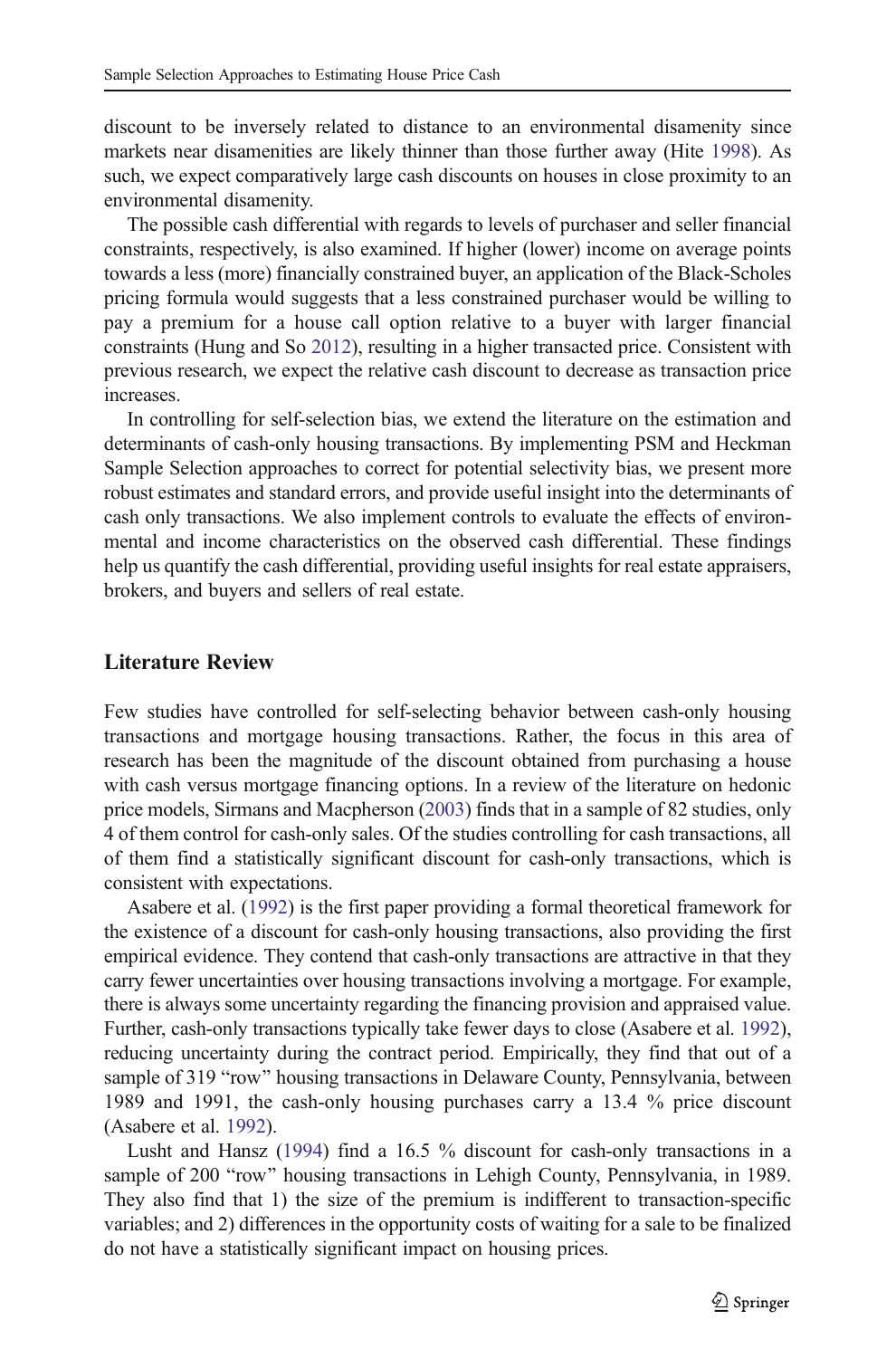More recently, Aroul and Hansz ([2011](#page-19-0)) find a 13.5 % discount for cash-only transactions in Clovis, California, from 2008 through 2010. Their research focus was not on cash-only transactions, but used this information as a control dummy variable in a hedonic pricing model. In another study contradicting the prior body of research, Hansz and Hayunga ([2012](#page-19-0)), find that cash buyers in some residential areas pay a premium and suggest that financing be added to future house pricing models.

Our study extends the literature, as previous studies control for cash-only transactions by assuming an exogenous indicator variable in a traditionally specified hedonic pricing model. A limitation to these models is that they disregard potential selectivity bias. Recognizing that cash-only buyers make a choice to use cash rather than mortgage financing when purchasing a house, and that systematic differences in buyer characteristics along with market characteristics guide this decision, self-selection bias is likely to be a problem if a cash-only dummy variable is used. Our study is the first to address this issue. This study also differs in that we examine the influence of environmental issues, and income on the observed cash differential; it is possible that some cash buyers may be purchasing investment houses to rent, and therefore are not sensitive to environmental quality. It is also possible that savvy investment buyers use knowledge of a disamenity to bid down house prices (Hite [1998](#page-19-0)). The probit model that predicts the likelihood of a cash transaction also provides useful information regarding the determinants of cash transactions.

### Data

The data set used in the analysis consists of 9716 housing transactions located in 556 Census block groups (CBG) in Franklin County, Ohio occurring in 2000; we included only those transactions that are in cities and townships located completely within the Franklin County border lines. A total of 646 or approximately 6.7 % of the transactions are identified as cash-only, which we verified against Franklin County Auditor's Records to make sure that they did not show a mortgage. We did not include transactions that were located in cities that share several county lines (for example, Canal Winchester between Franklin County and Fairfield County). Figure [1](#page-4-0) presents a spatial map of our sample identifying cash and non-cash transactions; from the map, it appears that cash transactions are not concentrated in particular areas of the county suggesting that they are not systematically associated with any particular housing type.

Following the traditional hedonic price literature, we included three types of housing characteristics in the hedonic price models: individual housing characteristics, neighborhood demographic characteristics, and neighborhood environmental characteristics. Tables [1](#page-5-0) and [2](#page-6-0) contain variable descriptions, sources, and descriptive statistics by transaction type. The average house price for mortgage transactions is approximately \$143,772 with an average size of 1621 square feet, 1.81 bathrooms, and 6.30 rooms. Cash-only transactions sell at a discount relative to mortgage transactions, and tend to be marginally smaller in size. The average house price for cash-only transactions is approximately \$140,400 (a 2.4 % unadjusted discount) with an average size of 1600 square feet, 1.81 bathrooms, and 6.16 rooms. Although the price difference appears at first glance to be related to fewer square feet for cash transactions, the price per square foot is also lower than for non-cash transaction.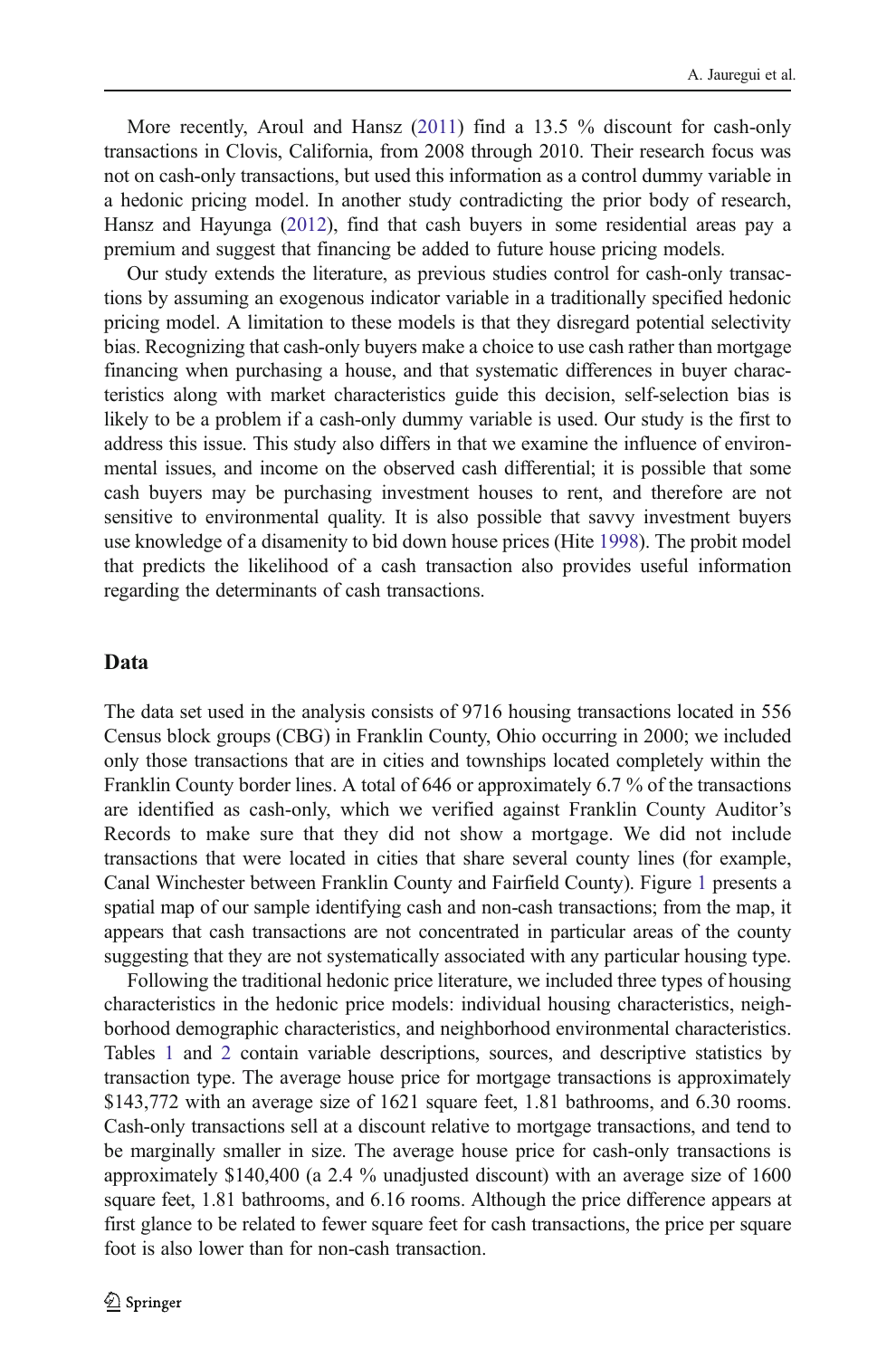<span id="page-4-0"></span>

Fig. 1 Cash and non cash transactions

Individual housing characteristic variables are obtained from First American Real Estate Solutions; each transaction is geocoded and matched to U.S. Census demographic, school quality, and environmental information. Demographic information and crime statistics come from the GeoLytics Census CD 2000 Long Form (Release 2.0), the environmental data are from the Ohio Environmental Protection Agency, and data regarding school quality are from the Ohio Department of Education.

## Methodology

### Sample Selection Model

The central hypothesis of this paper is that housing sales transacted with cash have a significant, non-trivial discount relative to non-cash housing transactions. This implies behavior driving individuals to select whether to use cash or other financing options when buying a house. If we observe a cash transaction, we hypothesize that the buyer expects to receive a discount from the reduced risk involved in the transaction. Sellers would also agree to this not only for risk abatement, but also to have an opportunity to invest sales proceeds sooner, thus accruing added interest.

Our secondary hypotheses are as follows:

- 1) The rate of cash discount may be affected by proximity to environmental disamenities; our expectation is that discounts would be higher near disamenities. That is, markets are thinner near disamenities, and thus cash buyers could secure a larger discount because of increased bargaining power; and
- 2) the rate of cash discount may be affected by buyers' financial constraints.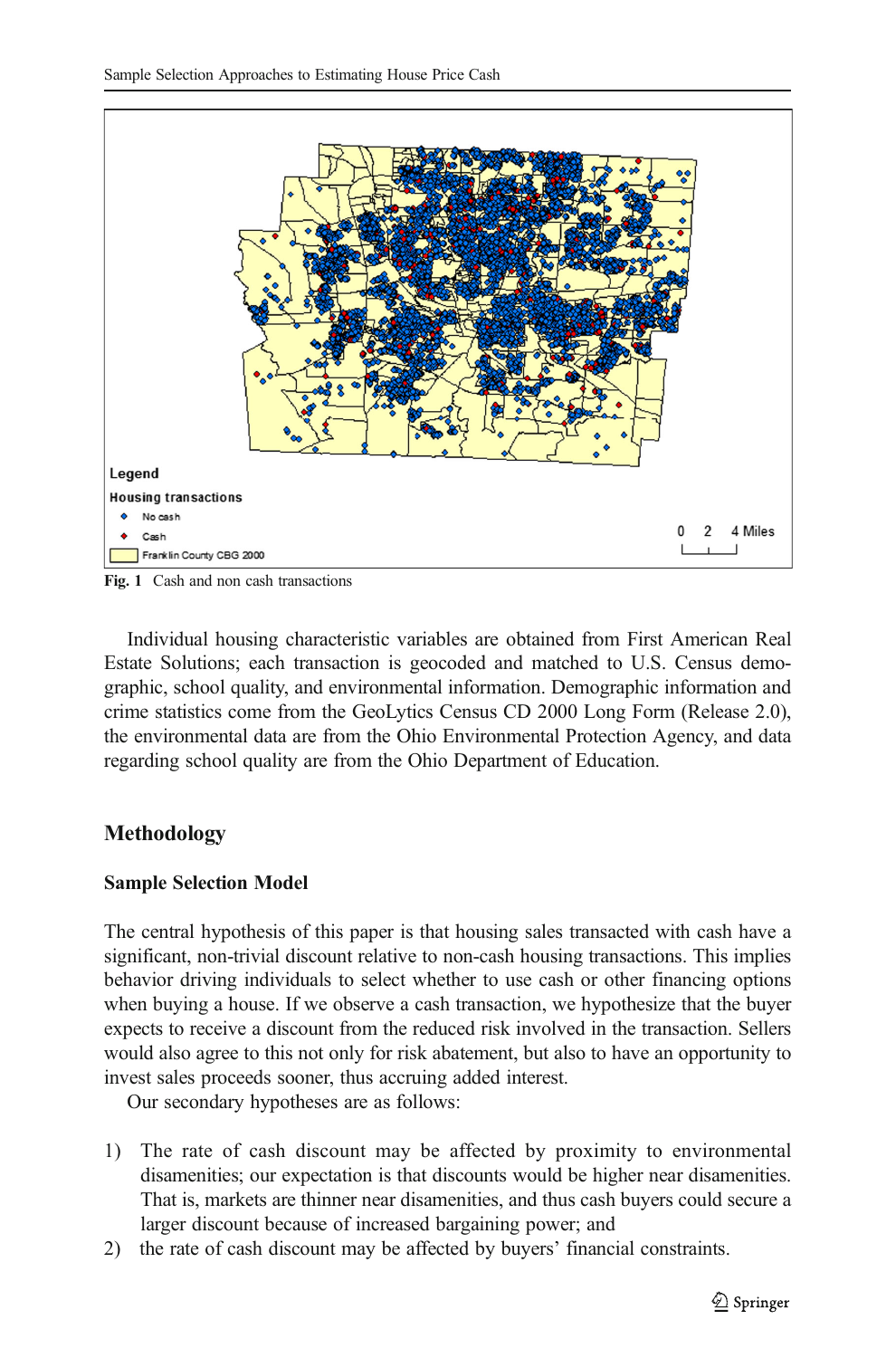| Variable name Description |                                                                                                                                                                                       | Sources                                                                                                  |
|---------------------------|---------------------------------------------------------------------------------------------------------------------------------------------------------------------------------------|----------------------------------------------------------------------------------------------------------|
| tranamt                   | House sale transaction amount in U.S. dollars.                                                                                                                                        | First American Real Estate Solutions                                                                     |
| cash                      | 1 for house sales with cash; 0 otherwise                                                                                                                                              | Own calculations                                                                                         |
| agehouse                  | Age of house, where 2000 is the base year 22                                                                                                                                          | <b>First American Real Estate Solutions</b>                                                              |
| rooms                     | Number of rooms in house                                                                                                                                                              | <b>First American Real Estate Solutions</b>                                                              |
| baths                     | Total number of bathrooms in the house<br>(sum of full bathrooms and partial bathrooms)                                                                                               | <b>First American Real Estate Solutions</b>                                                              |
| building sqmt             | building size in square meters                                                                                                                                                        | <b>First American Real Estate Solutions</b>                                                              |
| lotsize sqmt              | lot size in square meters                                                                                                                                                             | <b>First American Real Estate Solutions</b>                                                              |
| avg_room_sz               | (building sqmt/rooms)                                                                                                                                                                 | Own calculations                                                                                         |
| air                       | 1 for houses with air conditioning, 0 otherwise                                                                                                                                       | <b>First American Real Estate Solutions</b>                                                              |
| dgarage                   | 1 for houses with garage(s), 0 otherwise                                                                                                                                              | <b>First American Real Estate Solutions</b>                                                              |
| duration                  | Number of days of house duration                                                                                                                                                      | Own calculations                                                                                         |
| mindist                   | Distance from each house to nearest<br>environmental hazard in miles                                                                                                                  | Own calculations from various sources,<br>primarily TRI On-site and Off-site<br><b>Reported Releases</b> |
| inchet cbg                | Coefficient of variation for household<br>income in census block group                                                                                                                | GeoLytics CensusCD 2000 Long Form<br>Release 2.0                                                         |
| percapinc cbg             | Per capita income in dollars in census<br>block group                                                                                                                                 | GeoLytics CensusCD 2000 Long Form<br>Release 2.0                                                         |
| commute cbg               | Average commute time in minutes for<br>persons 16 years and over not working<br>at home in census block group who were<br>both employed and at work during the<br>reference week      | GeoLytics CensusCD 2000 Long Form<br>Release 2.0                                                         |
|                           | ownerocc_cbg Percent of occupied housing units in census<br>block group that are occupied by owners<br>rather than renters                                                            | GeoLytics CensusCD 2000 Long Form<br>Release 2.0                                                         |
| pct9all00                 | Percent of 9th grade students in school district<br>who passed all five sections (citizenship,<br>reading, writing, math, science) of Ohio<br>proficiency test in 2000–01 school year | Ohio Department of Education,<br>Division of Information Management<br>Services                          |
| pctvacant cbg             | Percent of housing units in census block<br>group that are vacant                                                                                                                     | GeoLytics CensusCD 2000 Long Form<br>Release 2.0                                                         |
| offensecap                | Grand total of actual offenses in police district<br>per thousands of persons in police district                                                                                      | GeoLytics CrimeReportsCD 1.0 of 2000                                                                     |
| unemp cbg                 | Percentage of labor force in census block<br>that is unemployed; labor force is sum of<br>employed plus unemployed persons age<br>16 and over                                         | GeoLytics CensusCD 2000 Long Form<br>Release 2.0                                                         |
| density cbg               | Number of persons per square mile in<br>block group                                                                                                                                   | GeoLytics CensusCD 2000 Long Form<br>Release 2.0                                                         |
| volume buyer              | House buyers who buy more than 4 houses<br>in a year                                                                                                                                  | Own calculations                                                                                         |

<span id="page-5-0"></span>Table 1 Variables definition and source

This table contains a description and the source for sample data analyzed in this study. The individual housing characteristic variables were obtained from First American Real Estate Solutions. Each transaction was geocoded and matched to U.S. Census demographic, school quality, and environmental information. The demographic information and crime statistics are from the GeoLytics Census CD 2000 Long Form (Release 2.0), the environmental data is from the Ohio Environmental Protection Agency, and data regarding school quality is from the Ohio Department of Education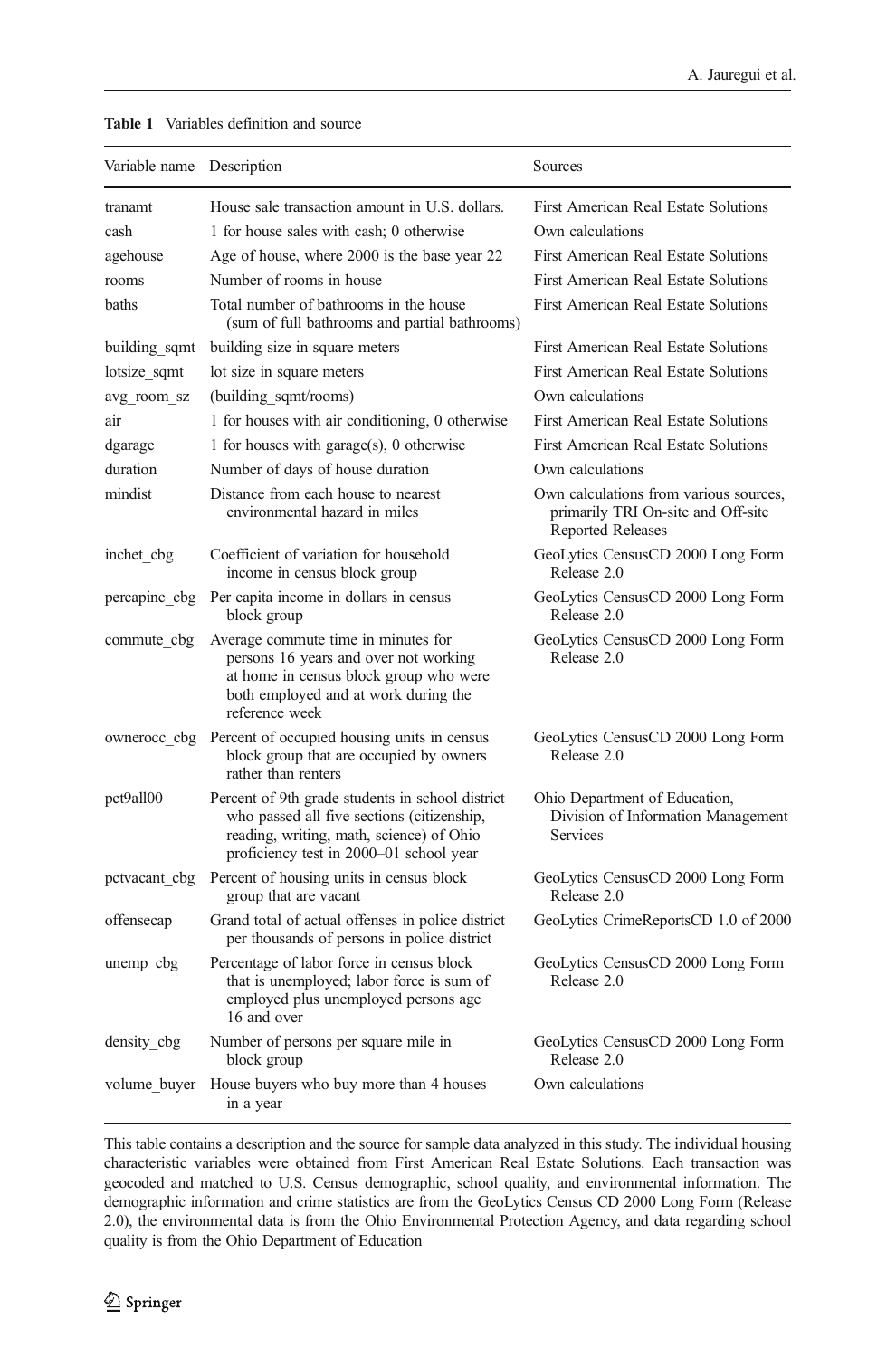| Variable name | Full sample $(N=9716)$ |           | Non-cash $(N=9070)$ |            |            | Cash $(N=646)$           |  |
|---------------|------------------------|-----------|---------------------|------------|------------|--------------------------|--|
|               | Mean                   | Std. Dev. | Mean                | Std. Dev.  | Mean       | Std. Dev.                |  |
| tranamt       | 143,548.00             | 105,415.1 | 143,772.30          | 103,467.80 | 140,399.90 | 129,761.20               |  |
| cash          | 0.07                   | 0.25      |                     |            |            | $\overline{\phantom{0}}$ |  |
| agehouse      | 34.41                  | 29.62     | 34.48               | 29.86      | 33.38      | 25.98                    |  |
| rooms         | 6.28                   | 1.33      | 6.30                | 1.33       | 6.16       | 1.27                     |  |
| baths         | 1.81                   | 0.71      | 1.81                | 0.71       | 1.81       | 0.72                     |  |
| building sqmt | 150.48                 | 61.55     | 150.61              | 61.13      | 148.67     | 67.29                    |  |
| lotsize sqmt  | 1032.65                | 2005.17   | 1020.64             | 1989.56    | 1201.30    | 2207.63                  |  |
| air           | 0.78                   | 0.41      | 0.78                | 0.41       | 0.79       | 0.41                     |  |
| avg room sz   | 23.46                  | 5.85      | 23.45               | 5.74       | 23.65      | 7.19                     |  |
| dgarage       | 0.64                   | 0.48      | 0.64                | 0.48       | 0.64       | 0.48                     |  |
| duration      | 2302.10                | 1934.33   | 2292.28             | 1909.43    | 2439.97    | 2252.27                  |  |
| mindist       | 1.27                   | 0.76      | 1.27                | 0.76       | 1.30       | 0.75                     |  |
| percapinc cbg | 25,194.08              | 10,631.79 | 25,152.85           | 10,612.85  | 25,772.92  | 10,886.23                |  |
| inchet cbg    | 0.65                   | 0.15      | 0.65                | 0.16       | 0.64       | 0.13                     |  |
| commute cbg   | 23.63                  | 2.91      | 23.64               | 2.91       | 23.65      | 3.02                     |  |
| ownerocc cbg  | 71.98                  | 22.00     | 71.85               | 22.08      | 73.91      | 20.82                    |  |
| pct9all00     | 60.39                  | 19.77     | 60.39               | 19.76      | 60.41      | 19.92                    |  |
| offensecap    | 91.85                  | 67.71     | 91.75               | 67.06      | 93.39      | 76.24                    |  |
| unemp cbg     | 3.65                   | 3.55      | 3.68                | 3.58       | 3.28       | 3.10                     |  |
| pctvacant cbg | 5.17                   | 4.82      | 5.18                | 4.81       | 4.95       | 4.92                     |  |
| density cbg   | 4520.49                | 2891.44   | 4531.61             | 2903.35    | 4364.25    | 2716.05                  |  |
| volume buyer  | 0.005                  | 0.07      | 0.004               | 0.06       | 0.02       | 0.13                     |  |
|               |                        |           |                     |            |            |                          |  |

<span id="page-6-0"></span>Table 2 Descriptive statistics

The data consists of 9716 housing transactions located in 556 Census block groups (CBG) in Franklin County, Ohio occurring in 2000; we included only transactions that are in cities and townships located completely within the Franklin County border lines. A total of 646 or approximately 6.7 % of the transactions are identified as cash-only, which we verified with Franklin County Auditor Records

Following Rosen's [\(1974\)](#page-20-0) hedonic framework we incorporate the cash discount into the buyer's utility maximization problem as:

$$
Max U = u(Z, X, DSC; \delta) \text{ s.t. } Y = (P(Z)(1 - DSC)) + X \tag{1}
$$

where Z is a vector of housing attributes,  $\delta$  is a vector of buyer's characteristics, Y is income, DSC denotes a discount percentage that occurs with an all-cash transaction, and X is a composite, numeraire good. If DSC is large enough so that  $U_{Cash} > U_{Non-cash}$ , and a buyer has the ability to pay, then they would buy a house with all-cash instead of other financing. Furthermore, utility is an increasing function of the size of the discount, that is,  $\frac{\partial U}{\partial DSC} > 0$ .

Because individuals self-select into making cash purchases based partially on unobserved factors, we require the effect of cash buyers on transaction prices to be modeled using a sample selection model. In the model, we first form the sample selection mechanism. We assume that observed choice of using cash occurs when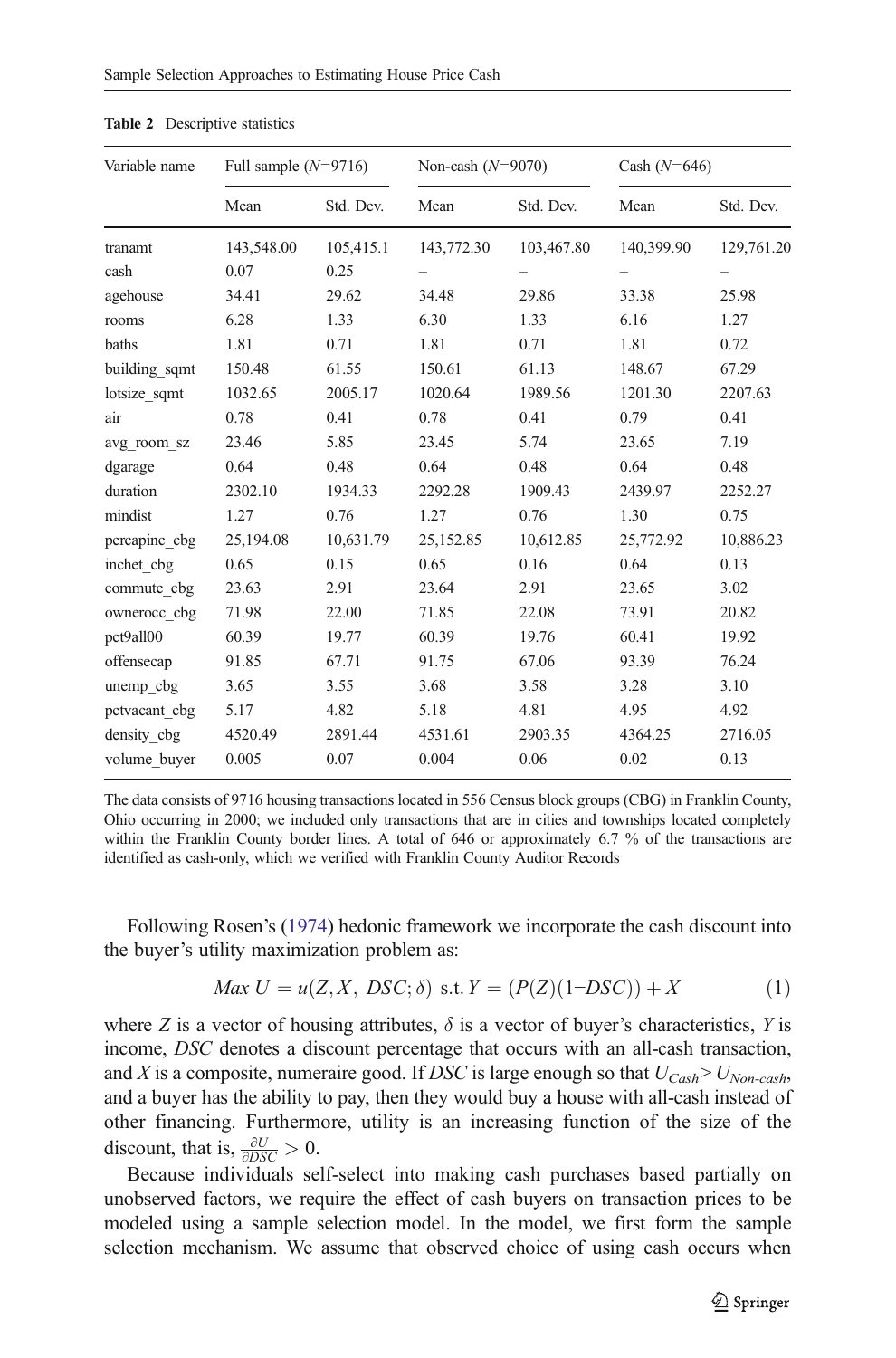$U_{Cash} > U_{Non-cash}$ , holds; that is, buyers receive higher utility as a result of lower costs resulting from the cash discount, which is statistically related to variables observable in the data. Thus, the selection model is as follows:

$$
C_i^* = Z_i \eta - \nu_i
$$
  
\n
$$
C_i = 1 \text{ iff } C_i^* > 0
$$
  
\n
$$
C_i = 0, \text{ otherwise}
$$
 (2)

where  $C_i^*$  is an unobservable level of utility that an individual receives from buying a property with cash,  $Z_i$  is a vector of demographic, income, and other variables that explain using cash to buy a property,  $\eta_i$  represents the parameter vector, and  $v_i$ represents the error term.

Next, the hedonic housing price models are as follows:

$$
P_{Ci} = X_{Ci}\alpha_C + \lambda_{iC} + \varepsilon_{Ci} \tag{3}
$$

$$
P_{NCi} = X_{NCi}\alpha_{NC} + \lambda_{iNC} + \varepsilon_{NCi}
$$
\n<sup>(4)</sup>

where  $P_{Ci}$  is the log price obtained when buying a property with cash,  $P_{NCi}$  is the price obtained when buying a property without cash,  $X_C$  and  $X_{NC}$  are vectors of housing characteristics,  $\lambda_{iC} = \frac{\phi(\eta Z_i)}{\phi(\eta Z_i)}$  and  $\lambda_{iNC} = 1-\frac{\phi(\eta Z_i)}{\phi(\eta Z_i)}$  are the selection correction terms, and  $(\varepsilon_C, \varepsilon_{NC}, \nu)' \sim N(0, \Sigma)$ . The observed housing price P<sub>i</sub> is then defined as:<sup>3</sup>

$$
P_i = P_{Ci} \text{ iff } C_i = 1 \tag{5}
$$

$$
P_i = P_{NCi} \text{ iff } C_i = 0_3 \tag{6}
$$

It is important to keep in mind that parameters estimates from Eqs. (3) and (4) represent the percentage contribution each characteristic makes to the overall house price for linear covariates, and represent elasticities for log transformed covariates; we expect that parameter estimates should differ between the two equations under the hypothesis of self-selection. That is, we expect cash buyers to have different returns to characteristics than noncash buyers.

### Statistical Tests

We devise counterfactual tests similar to Hite [\(2000\)](#page-19-0) and Jauregui and Hite ([2010\)](#page-19-0) to verify our hypothesis that cash buyers pay less for a house than would attain with other forms of financing. Parameter estimates from the model given by (3) and (4) are used to calculate empirical counterfactuals. Using the estimated parameters from Eq. (4), we calculate the prices that would be expected if the sample of cash transacted houses had the same returns to characteristics as the non-cash transacted houses, which can then be tested against the actual expected price from Eq. (4); we likewise create expected prices for noncash buyers had they received the same returns to characteristics as cash buyers. We conduct paired t-tests at various distances from the landfills to test for significant

<sup>&</sup>lt;sup>3</sup> For a detailed description of models with self-selectivity, refer to Maddala ([1983](#page-19-0), pp. 257).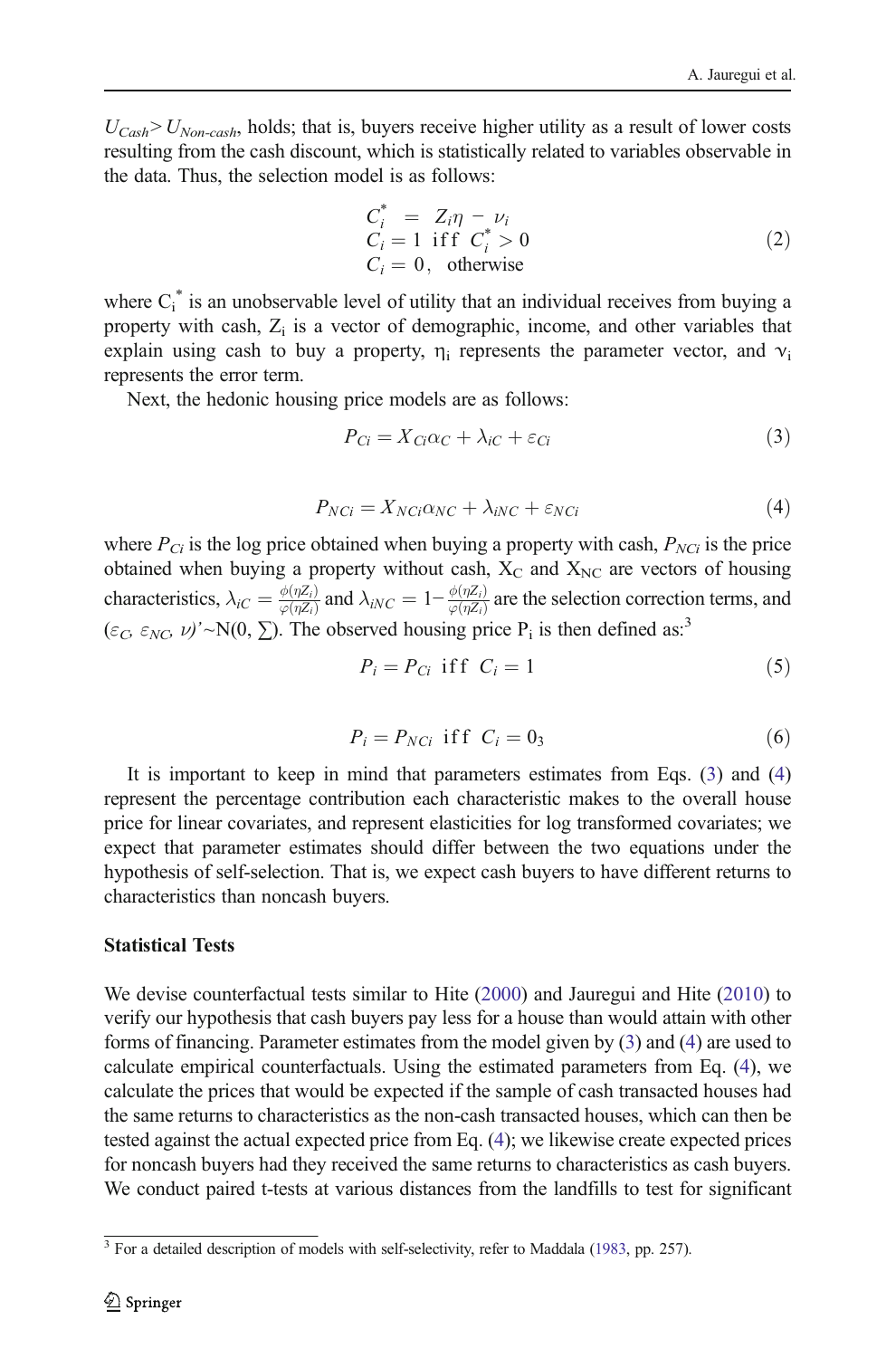<span id="page-8-0"></span>statistical differences in expected prices vs counterfactual prices. That is:

$$
H_0 = \text{Price}_{(C/C)} - \text{Price}_{(C/NC)} = 0 \text{ vs. } H_A = \text{Price}_{(C/C)} - \text{Price}_{(C/NC)} \neq 0 \tag{7}
$$

where  $Price^{\circ}_{(C/C)}$  is cash transactions assuming cash expected prices and  $Price^{\circ}_{(C/NC)}$  is cash transaction assuming non seek arrested mises. The counterment hungthesis for cash transaction assuming non-cash expected prices. The counterpart hypothesis for non-cash transactions assuming cash estimates is

$$
H_0 = \text{Price}_{(NC/NC)} - \text{Price}_{(NC/C)} = 0 \quad \text{vs.} \quad H_A = \text{Price}_{(NC/NC)} - \text{Price}_{NC/C} \neq 0. \tag{8}
$$

#### Propensity Score Matching

We also employ a propensity score matching (PSM) approach, as it has been suggested as a method for mitigating self-selection bias (Rosenbaum and Rubin [1983](#page-20-0)).<sup>4</sup> Matching treated with control observations based on propensity scores can reduce bias by controlling for observed heterogeneity between samples of treated (cash sales) and control (noncash sale) observations.

The PSM technique enables comparison of control and treated observations by calculating an aggregated index value (propensity score) for each observation to form observational matches based on similar index values. The efficacy of PSM is dependent on the technique's ability to compare the outcomes of treatment and control subjects with similar propensity scores and characteristics. This is known as the balancing hypothesis. The balancing hypotheses states that the propensity score and mean of each characteristic must be approximately equal. The assignment to treatment must also be unconfounded, given the propensity score.<sup>5</sup>

Rosenbaum and Rubin [\(1983\)](#page-20-0) define propensity score as the conditional probability of receiving treatment based on a vector of observational characteristics, and in our analysis can be expressed as

$$
p(X) = Pr(C = 1 | X) = E(C | X)
$$
\n(9)

where,  $C=(0, 1)$  indicates either cash or noncash transactions and X is a vector of observable characteristics.

The propensity score  $6$  can be estimated with a standard probability model for the entire sample (Frolich [2004;](#page-19-0) Grinstein-Weiss [2012](#page-19-0)); we use a probit model expressed as

$$
Pr(C_i = 1 | X_i) = \Phi\{h(X_i)\}\tag{10}
$$

where,  $\Phi$  represents the normal c.d.f. and h( $X_i$ ) represents the covariates.

<sup>&</sup>lt;sup>4</sup> For recent uses of PSM in the real estate domain, see, for example, Liu et al. [\(2013\)](#page-20-0), Reichardt (2013); Nanda and Ross (2012); McMillen (2012); Holupka and Newman (2012); and Ding et al. (2011).

<sup>&</sup>lt;sup>5</sup> See Becker and Ichino (2002) and Liu and Lynch [\(2011](#page-19-0)) for a summary of PSM.<br><sup>6</sup> The propensity score is generally the predicted probability of an observation being either cash vs. noncash.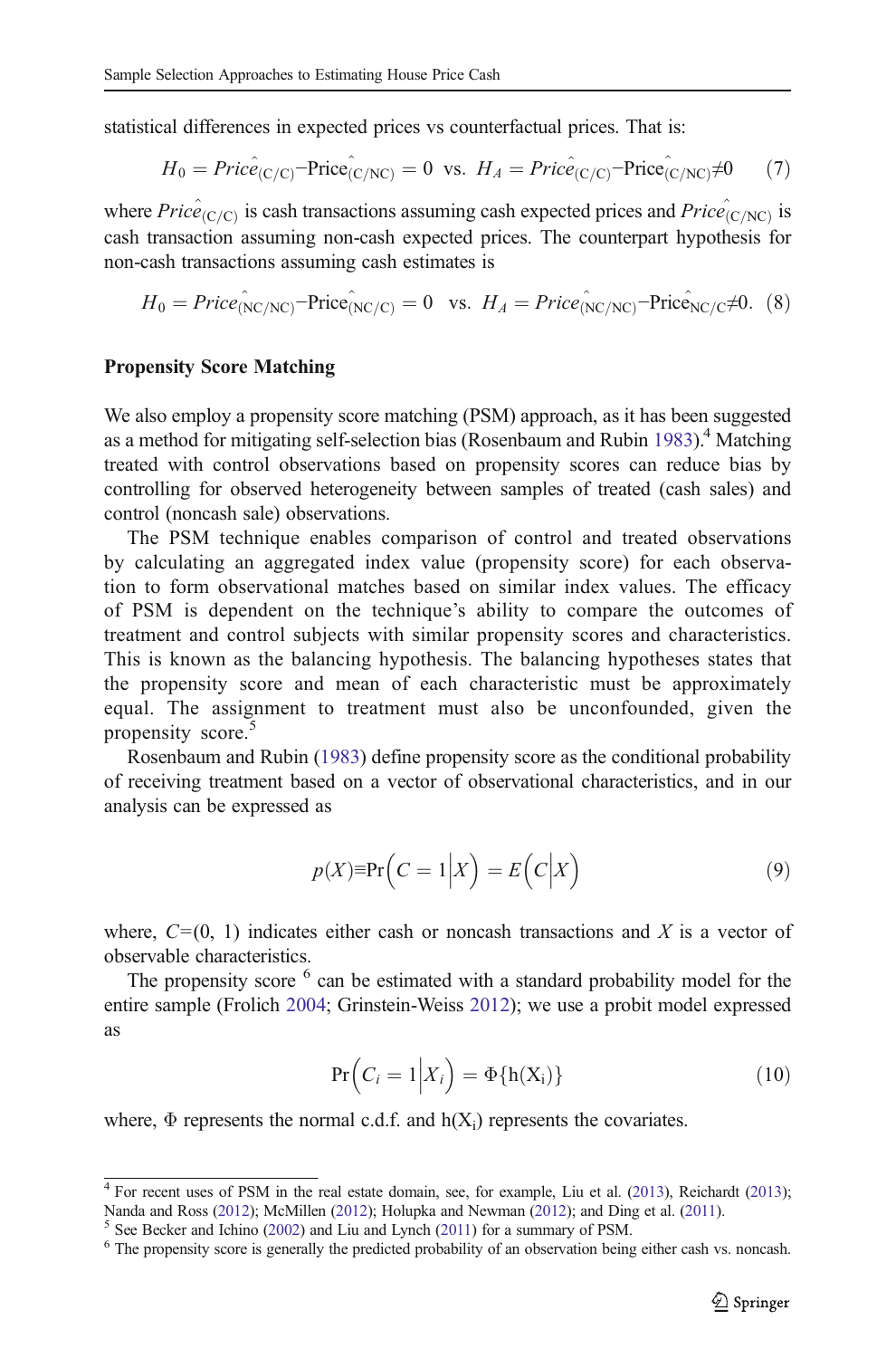In a-one to-many treatment-to-control match, weights are assigned to the control matches based on closeness of propensity scores. The estimators used for matching have the same standard form

$$
\left(\hat{Y}_{i0}\big|D_i=1\right) = \left(\sum_{j \in \{D_j=0\}} w(ij)Y_{J0}\big|D_j=0, P(D=1)\big|X\right) \right) \tag{11}
$$

Where  $j$  is the index for a non-cash transaction that is matched based on propensity scores to a cash transaction *i*. Matrix  $w(ij)$  consists of the  $j<sup>th</sup>$  transaction weights that are matched to the  $i<sup>th</sup>$  transactions. It is notable that the specific weighting format will differ between matching estimators.

The formula to calculate the average treatment effect on the treated (ATT), which compares the outcomes of the treatment group (cash transactions) with similar observations with financing, is

$$
ATT = N \sum_{i=1}^{N} \left[ Y_{i1} - \left( \hat{Y}_{i0} \middle| D_i = 1 \right) \right] \tag{12}
$$

N represents the cash transactions,  $Y_{i1}$  is the transaction price in transaction i and  $(\hat{Y}_{i0}|D_i=1)$  represents the transaction price of the implemented counterfactuals for transaction i.

We use several methods to create matched datasets: Nearest Neighbor, Stratification, Radius, and Kernel Matching methods. The Nearest Neighbor method matches one observation from the treatment group to a single observation from the control group having the closest propensity score, a one-to-one match. We also use one-to-many matching methods including stratification, radius, and kernel matching. Stratification matches the observations between the groups based on average observed values within propensity score intervals. Radius matching utilizes a tolerance level on the maximum distance between propensity scores of control and treatment group outcomes. Kernel matching is a weighted average of all observations, with the weight based on the distance between propensity scores for a treatment observation and all observations in the control group, with larger weights applied to closer matches. The algorithms that use the entire data place a greater weight on control observations that are 'close' in propensity score to their matched treatment observations than those that are further away.

The use of multiple methods provides robustness to the treatment effect conclusions, although the methods are not differentiated by superiority they trade quantity for quality in observed comparisons.

### **Results**

### Heckman Sample Selection Models

Table [3](#page-10-0) presents the results for the cash and non-cash sample selection hedonic models corrected for standard errors in the second stage of the Heckman selection correction model. We include structural and neighborhood characteristics, along with the environmental variable, distance to nearest hazard. The majority of the variable estimates in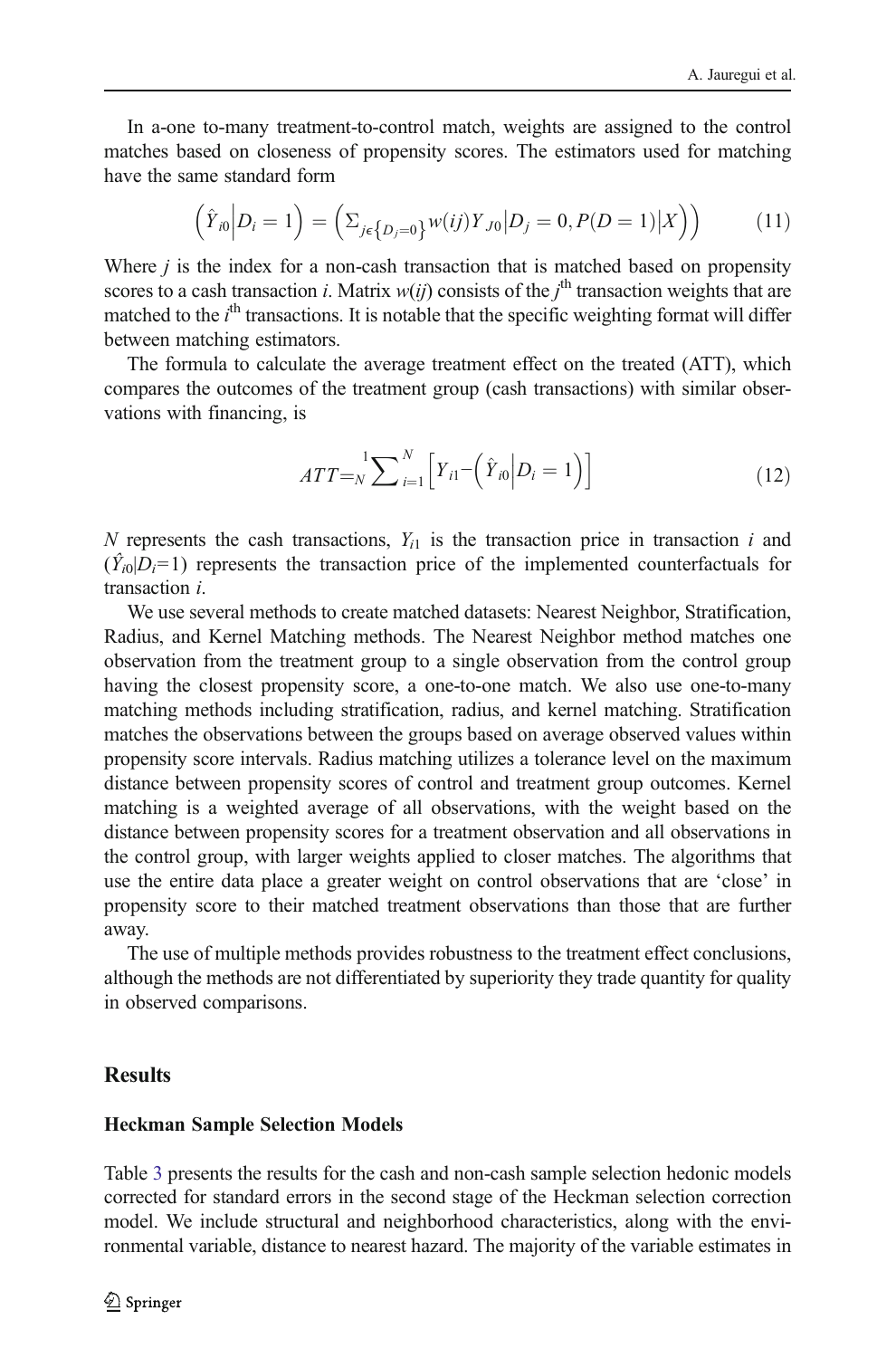| Probit estimates<br>Variable name |              |         | Cash hedonic regression |         | Non-cash hedonic regression |          |
|-----------------------------------|--------------|---------|-------------------------|---------|-----------------------------|----------|
|                                   | Coefficient  | t-stat  | Coefficient             | t-stat  | Coefficient                 | t-stat   |
| intercept                         | $-1.4872***$ | $-4.01$ | $10.6582***$            | 21.11   | $9.6100***$                 | 87.77    |
| Inbuilding sqm                    | 0.1191       | 1.25    |                         |         |                             |          |
| rooms                             | $-0.066$ *** | $-2.57$ |                         |         |                             |          |
| inchet cbg                        | $-0.3015***$ | $-2.15$ |                         |         |                             |          |
| volume buyer                      | $0.8060***$  | 3.91    |                         |         |                             |          |
| <b>Inmindist</b>                  | 0.0219       | 0.74    | 0.0060                  | 0.28    | $0.0287***$                 | 7.20     |
| lnagehouse                        | 0.0029       | 0.51    | $-0.0240$ <sup>*</sup>  | $-5.29$ | $-0.0094***$                | $-11.23$ |
| avg room sz                       |              |         | $0.0204***$             | 7.95    | $0.0293***$                 | 48.01    |
| <b>Inbaths</b>                    |              |         | $0.2814***$             | 5.26    | $0.2197***$                 | 22.01    |
| Inlotsize sqm                     |              |         | $0.1207***$             | 4.15    | $0.0729***$                 | 12.40    |
| air                               |              |         | $0.1003***$             | 2.50    | $0.0692***$                 | 9.48     |
| dgarage                           |              |         | 0.0217                  | 0.59    | $-0.0150$ **                | $-2.11$  |
| Induration                        |              |         | $0.0277***$             | 2.04    | $-0.0208***$                | $-8.62$  |
| Incommute cbg                     |              |         | $-0.3093***$            | $-2.5$  | $-0.2970***$                | $-13.08$ |
| Inpercapinc cbg                   |              |         | $0.6772***$             | 11.2    | $0.5133***$                 | 49.68    |
| oownerocc cbg                     |              |         | $-0.0014$ <sup>*</sup>  | $-1.74$ | $-0.0009***$                | $-6.09$  |
| pct9all00                         |              |         | $0.0031***$             | 3.77    | $0.0023***$                 | 14.51    |
| lnoffensecap                      |              |         | 0.0016                  | 0.69    | $0.0010***$                 | 2.39     |
| unemp cbg                         |              |         | 0.0088                  | 1.56    | $-0.0036$ ***               | $-3.93$  |
| pctvacant cbg                     |              |         | $-0.0040$               | $-1.18$ | $-0.0044***$                | $-6.17$  |
| In density cbg a                  |              |         | 0.0113                  | 0.55    | $0.0090***$                 | 2.53     |
| lambda                            |              |         | $0.2769***$             | 1.97    | $0.8952***$                 | 23.83    |
| sigma                             |              |         | $0.3393***$             | 35.94   | $0.2336***$                 | 134.68   |
| N                                 | 9716         |         | 646                     |         | 9070                        |          |
| Log likelihood                    | $-2361$      |         | $-218.29$               |         | 318.28                      |          |
| <b>AIC</b>                        | 4737         |         | 474.59                  |         | $-598.56$                   |          |
|                                   |              |         |                         |         |                             |          |

<span id="page-10-0"></span>Table 3 Sample selection hedonic regression results

This table presents the results for the cash and non-cash sample selection hedonic models, including the Inverse Mills Ratio coefficients

the cash and non-cash hedonic price models are consistent with economic theory; that is, economic goods, such as house size have a positive impact on house price, while economic bads, such as proximity to an environmental hazard, negatively affects house price (i.e., house price increases with increased distance to a hazard). It is interesting to note that cash buyers are insensitive to environmental hazards (elasticity  $= 0$ ), while distance from an environmental hazard is highly inelastic for noncash buyers (elasticity  $= 0.0287$ .

### Counterfactual T-Tests of Simulated Prices

Table [4](#page-11-0) presents results of paired t-tests based on Eq. ([7](#page-8-0)), calculated at increasing distances from environmental hazards. We estimate the expected property price of cash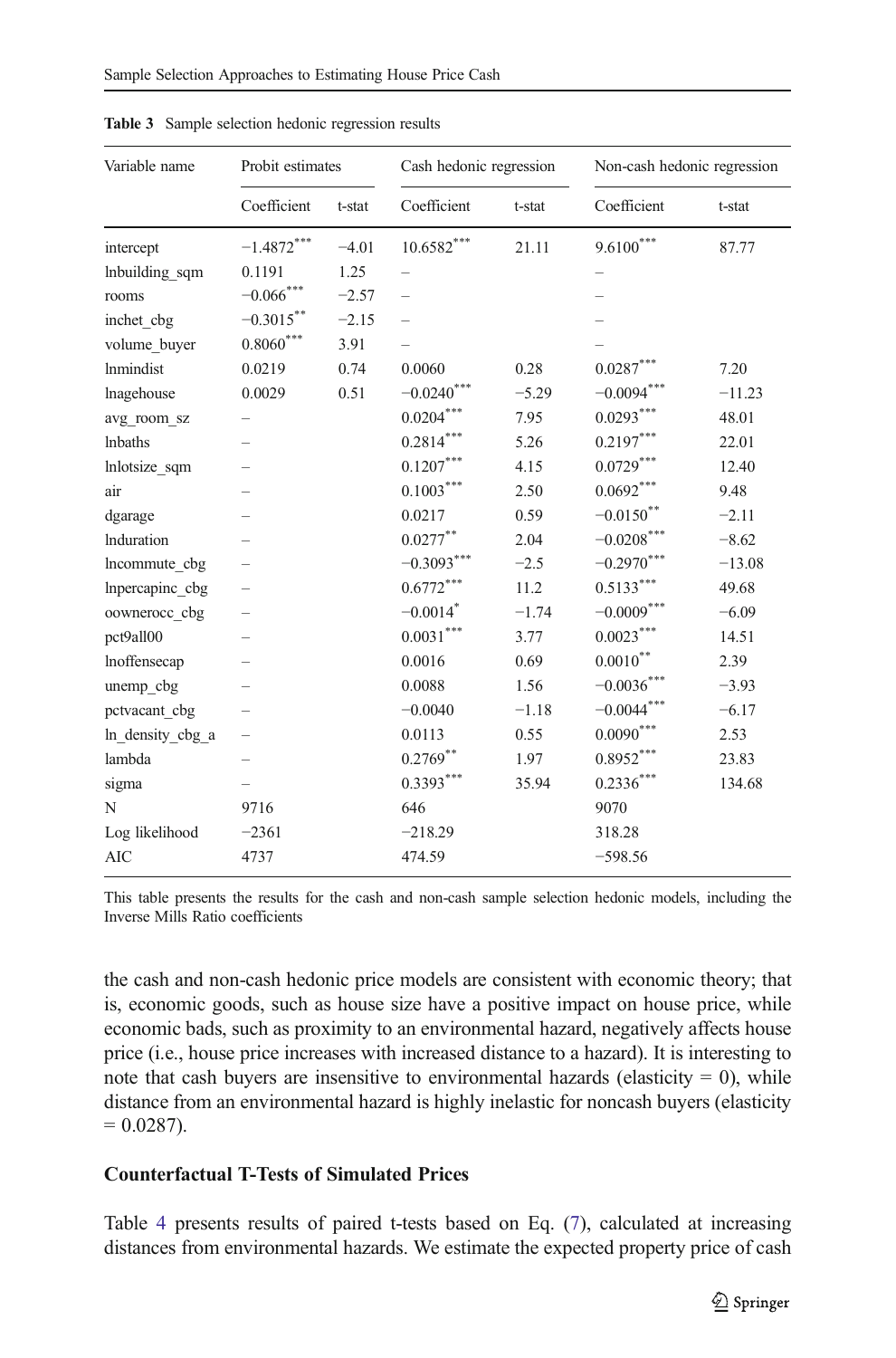| Distance to environmental<br>disamenity | N   | $Price_{(C/C)}$    |                 | $Price_{(C/NC)}$   |                 | Price differential    |                   |
|-----------------------------------------|-----|--------------------|-----------------|--------------------|-----------------|-----------------------|-------------------|
|                                         |     | Mean               | t-<br>statistic | Mean               | t-<br>statistic | Mean<br>$\frac{0}{0}$ | $t-$<br>statistic |
| Distance $\leq 0.25$                    | 27  | \$71,259.74        | 9.91            | \$82,709.26        | 11.08           | $-14.79$              | $-9.14$           |
| $0.25 \leq$ Distance $\leq 0.50$        | 68  | \$111,786.22 14.3  |                 | \$122,242.96 15.05 |                 | $-9.29$               | $-8.07$           |
| $0.50 \leq$ Distance $\leq 0.75$        | 76  | \$104,298.21 15.86 |                 | \$117,203.32 17.5  |                 | $-12.72$              | $-10.96$          |
| Distance $> 0.75$                       | 475 | \$143,430.79 25.56 |                 | \$158,688.51       | 19.28           | $-8.79$               | $-20.97$          |

<span id="page-11-0"></span>Table 4 Simulated house prices for cash transactions at various distances from the closest disamenity

In this table, simulated house price estimates are presented from several subsamples at varying levels of distance to environmental disamenity

NC Non-cash, C Cash

transactions using the parameter estimates from the cash model  $(P^{C|C})$  versus the mean expected price of cash transactions using parameter estimates from the noncash model  $(PC^{C[NC)}$ <sup>7</sup> to form the counterfactual test. Results indicate that for transactions less than 0.25 miles from a disamenity, buying a house with cash results in a discount of about 15 % for as compared to the counterfactual, a price differential of \$11,449. This discount decreases to about 9 % as the transacted house is located greater than 0.75 miles from a disamenity.

Table [5](#page-12-0) presents the opposite counterfactual, that is, the mean simulated property price of non-cash transactions based on location to a disamenity based on the parameter estimates from the cash model versus the mean simulated property price of non-cash transactions assuming the estimates from the noncash model, a test of Eq. ([8](#page-8-0)). Results from Table [5](#page-12-0) indicate that a home owner buying a house with a mortgage instead of cash pays an average 15.38 % premium for a property within 0.25 miles of a disamenity. This premium decreases to 9.72 % (distance  $> 0.75$  miles) as we move away from the disamenity. Together, Tables 4 and [5](#page-12-0) support our hypothesis that cash buyers near disamenities receive a higher discount than noncash buyers.

Table [6](#page-13-0) presents results of house price counterfactuals as in Table 4, but examines the transactions at various levels of income to test for the effect of financial constraints. We find a cash discount of 17.42 % in CBGs with income less than \$15,000, compared with a price discount of 5.66 % in areas where per capita income is greater than \$40,000. These results demonstrate the dynamic cash discount. The pricing differential observed can be attributed to the house purchaser's level of financial constraint, with purchasers enjoying low levels of financial constraints more likely to value the property higher as compared to market participants with more stringent financial constraints. A more financially constrained purchaser buys a house with a greater consumption rather than investment use, while a less financially constrained purchaser is more likely to view house ownership more like a financial asset with upside potential but

 $\overline{7}$  PC<sup>C|NC</sup> represents the price a noncash buyer would pay if they had the same return to characteristics as a cash buyer.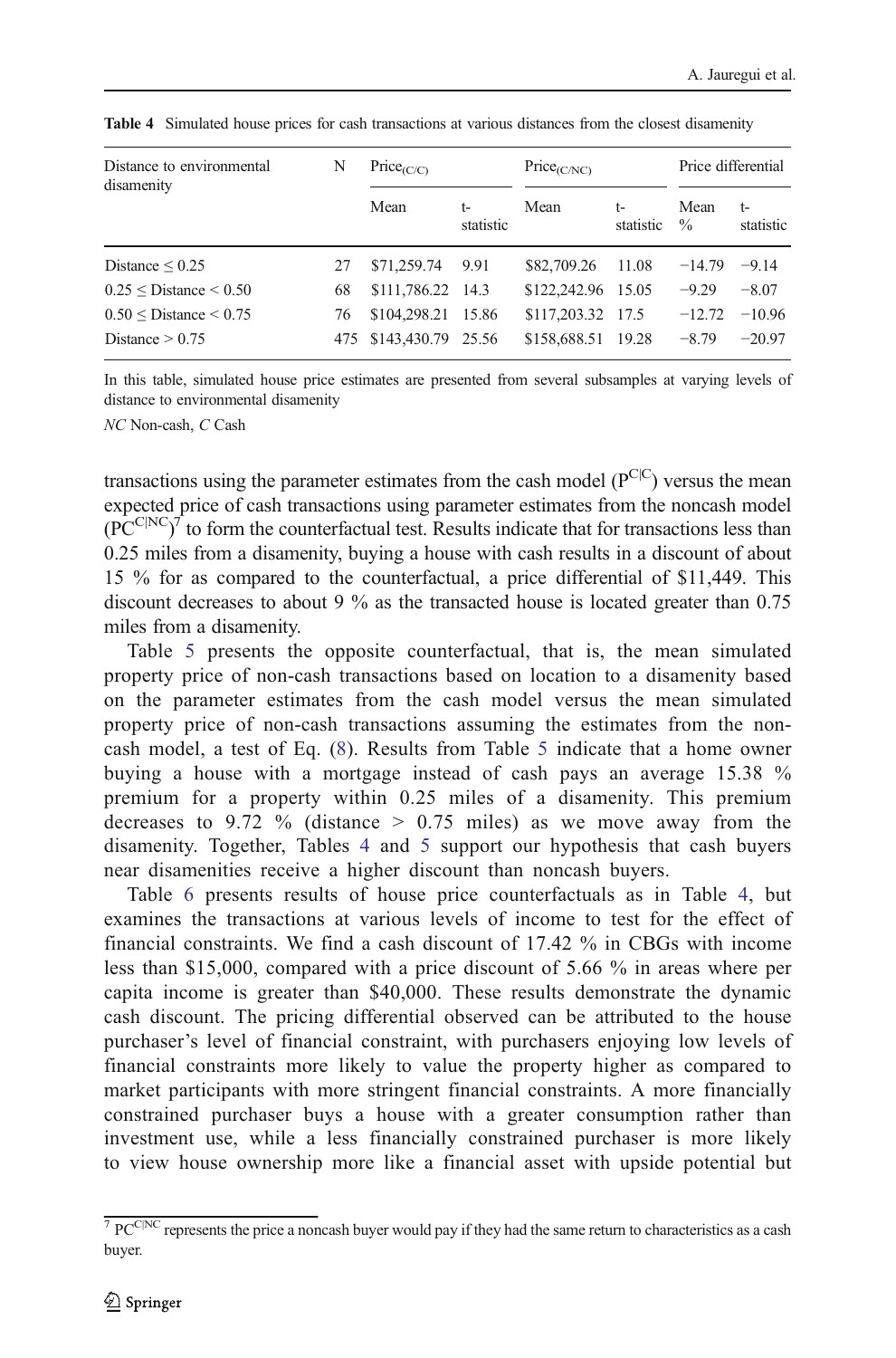| Distance to<br>environmental          | N    | $Price_{(NC/NC)}$ |             |             | $Price_{(NCC)}$ |           | Price differential |  |
|---------------------------------------|------|-------------------|-------------|-------------|-----------------|-----------|--------------------|--|
| disamenity                            |      | Mean              | t-statistic | Mean        | t-statistic     | Mean $\%$ | t-statistic        |  |
| Distance $\leq 0.25$                  | 339  | \$98,726.74       | 35.66       | \$85,656.98 | 30.61           | 15.38     | 28.25              |  |
| $0.25 \leq \text{Distance} \leq 0.50$ | 1062 | \$116,423.4       | 66.9        | \$104,460.2 | 59.71           | 12.47     | 39.18              |  |
| $0.50 \leq$ Distance $\leq 0.75$      | 1124 | \$118,635.3       | 54.98       | \$104,155.6 | 50.89           | 14.30     | 45.36              |  |
| Distance $> 0.75$                     | 6545 | \$148,257.3       | 140.89      | \$136,106.8 | 134.84          | 9.72      | 91.05              |  |

<span id="page-12-0"></span>Table 5 Simulated house prices for non-cash transactions at various distances from the closest disamenity

In this table, simulated house price estimates are presented from several subsamples at varying levels of distance to environmental disamenity

NC Non-cash, C Cash

less sensitive to downside risk of negative price changes due to the consumption aspect of housing. Table [7](#page-14-0) presents counterfactuals similar to Table 5, but by income, illustrating a mortgage differential that is sensitive to the income levels ranging from a premium of 22.03 % to a premium of 4.06 %. These counterfactual tests also confirm our second hypothesis.

### Propensity Score Matching Results

We begin by calculating propensity scores using the same probit model as in the selection model (Table [3\)](#page-10-0). The propensity scores for cash and non-cash transactions are not completely evenly distributed and have some differentials between the groups.<sup>8</sup> Therefore, selectively matching observations should improve the efficiency in the estimated discount for cash transactions. The region of common support, where there is overlap in the propensity score between the two samples, ranges from 0.0289 to 0.20. Table [8](#page-15-0) presents the frequency for the estimated propensity score for all cash and noncash transactions.

To satisfy the balancing hypothesis, the sample is divided into equally spaced propensity score intervals until within each interval the average propensity score between cash and non-cash transactions is the same. The mean of each covariate should not differ either, as within each interval the average mean of the covariates should be approximately the same. If unbalanced, the ATT can be influenced by the unbalanced covariates and a more parsimonious model is recommended (Becker and Ichino [2002\)](#page-19-0). In this analysis, the balancing criteria are satisfied for all the covariates in the comprehensive model.<sup>9</sup>

The estimated average treatment effects (ATT), obtained from several matching algorithms are reported in Table [9](#page-15-0), and reflect a moderate range in observed cash discounts estimates. Values range from 8.4 to a 10.1 % (average 9.0 %), are significant,

 $8$  The propensity score results for cash and non-cash transactions, were based on the probit results.

<sup>&</sup>lt;sup>9</sup> For comparative purposes of the treatment effect, covariates in the probit model remain the same across the parceled sample analyses. All subsamples examined are not completely balanced, however the comprehensive model is balanced, and the potential trade-off resulting in differing sub-sample probit models does not exceed the benefit of model consistency.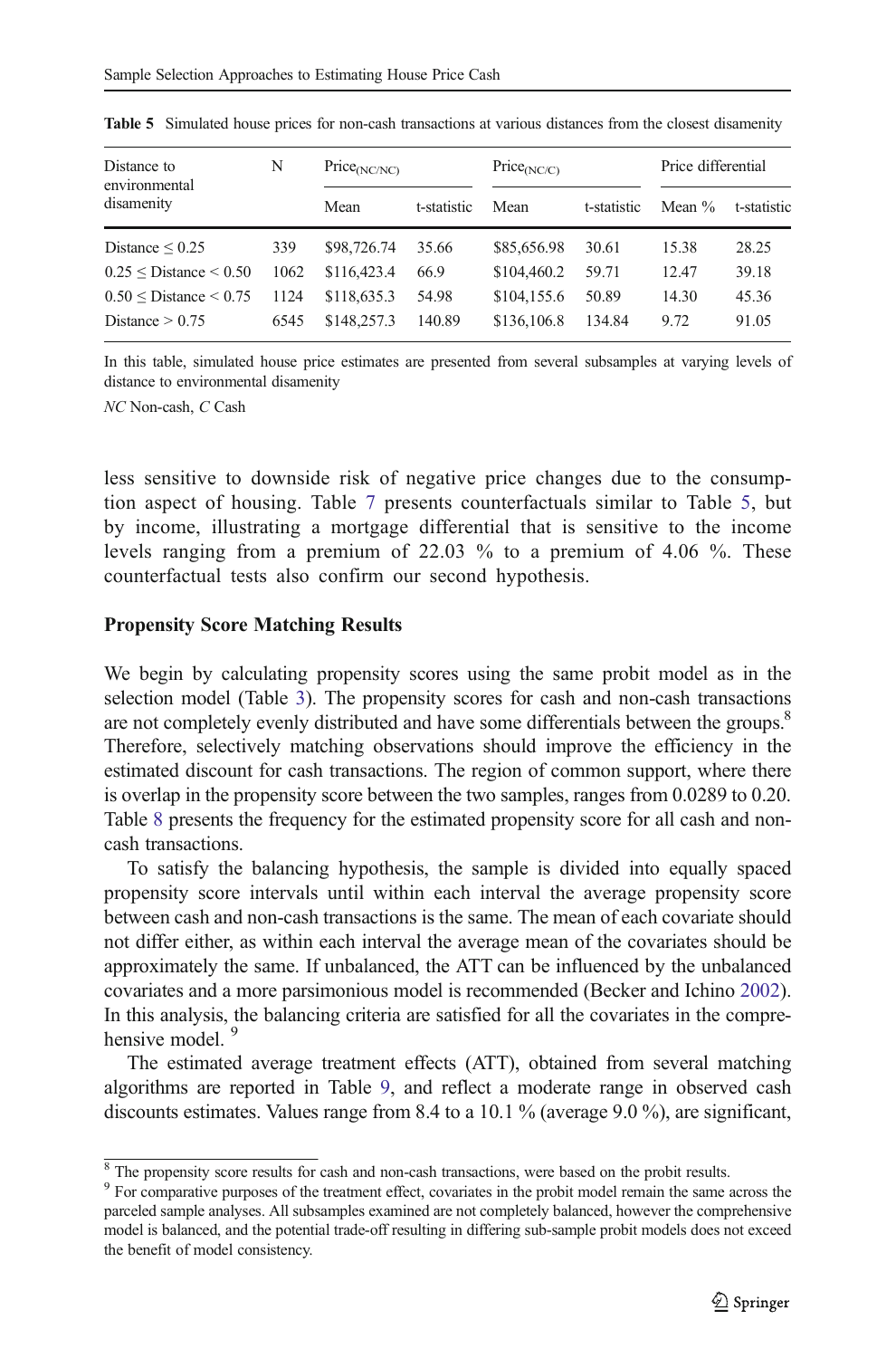| Income                 | N   | $Price_{(C/C)}$ |             | $Price_{(C/NC)}$ |             | Price differential |             |
|------------------------|-----|-----------------|-------------|------------------|-------------|--------------------|-------------|
|                        |     | Mean            | t-statistic | Mean             | t-statistic | Mean $\%$          | t-statistic |
| Income $\le$ \$25,194  | 369 | 98,352.68       | 58.79       | 87,730.99        | 51.92       | $-11.37$           | $-22.09$    |
| Income > \$25,194      | 277 | 211,328.62      | 15.77       | 192,090.35       | 22.08       | $-7.14$            | $-14.68$    |
| Income $\leq$ \$15,000 | 54  | 67,018.58       | 22.36       | 54,862.80        | 20.54       | $-17.42$           | $-10.18$    |
| Income $>$ \$40,000    | 62  | 367,967.75      | 6.86        | 327,659.6        | 10.46       | $-5.66$            | $-3.92$     |

<span id="page-13-0"></span>Table 6 Simulated house prices for cash transactions at various levels of per capita income

In this table, simulated house price estimates are presented from several subsamples at varying levels of income

NC Non-cash, C Cash

and are similar to the robust regression model presented in Table [10.](#page-16-0) The range in estimates suggests they are not particularly robust to matching methodology; even so, the average discount rate is approximately 32 to 45 % less than reported in previous papers.10 Moreover, given the distribution of the propensity scores, the nearest neighbor matching technique is our preferred method, as the distribution allows for sufficient overlap in cash and noncash scores. This maximizes the quality of our comparable observations, and also yields a substantial reduction in the discount.  $11$ The calculated z-score and p-values correspond to a one-tailed test. All calculated test statistics reject the null hypothesis in favor of the alternative hypothesis at a 10 % significance level. We can conclude that our coefficient estimates on cash discount are significantly smaller than estimates obtained in prior studies.

Results from the probit analysis are also used to create propensity score weights used in a regression model that includes a dummy variable for cash transactions, this allows us to compare all of our exogenous variables between the two samples for differences. The weights for cash transactions is  $\frac{1}{\hat{p}}$  and that for the noncash transactions is  $\frac{1}{1-\hat{p}}$ , where  $\hat{p}$  is the estimated probability of a cash transaction from the probit. Table [10](#page-16-0) reports results of a baseline unweighted hedonic price model along with the propensity score weighted regression model. The control variables in both models consist of house and neighborhood characteristics. In the unweighted model, nearly all the coefficients are highly significant and follow their theoretically expected signs.

The weighted model has fewer significant variables. The cash coefficients for the two models are both significant at the 99 % level, with that the cash discount for the weighted model (−11.42 %) being slightly smaller than that for the unweighted model  $(-12.02\%).$ 

 $10$  See [Literature Review](#page-2-0) for discussion of previous findings.<br><sup>11</sup> We performed hypothesis test on the differences in coefficients between our coefficient estimates and estimates from three previous studies mentioned in the [literature review](#page-2-0) section. Tests statistics reject the null hypothesis in favor of the alternative hypothesis at a 10 % significance level, confirming that our coefficients estimates are statistically smaller than the estimates from previous studies. Calculated z-score and p-values correspond to a one-tailed test.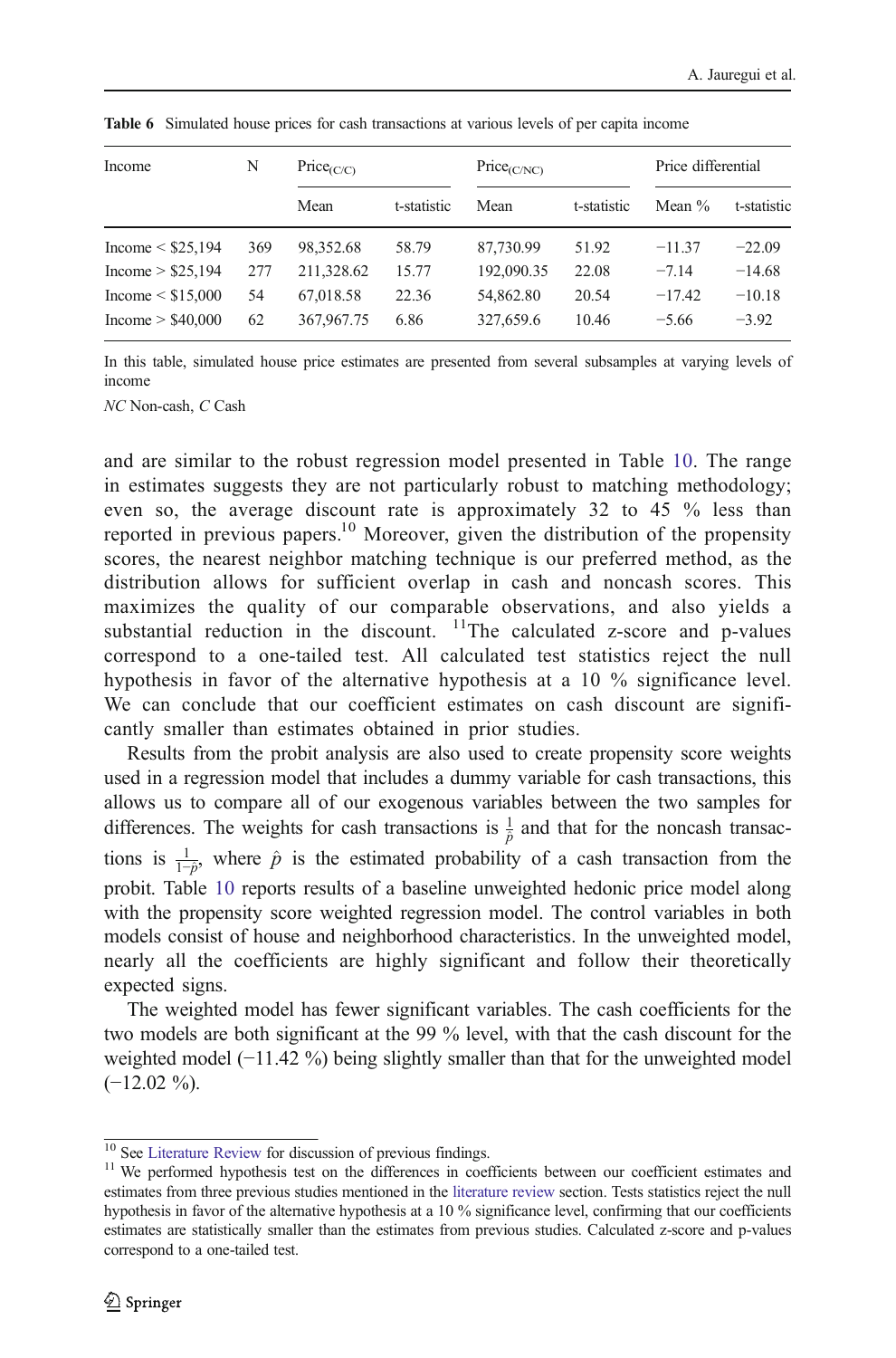| N<br>Income<br>$Price_{(NC/NC)}$ |      |              | $Price_{(NC/C)}$ | Price differential |             |           |             |
|----------------------------------|------|--------------|------------------|--------------------|-------------|-----------|-------------|
|                                  |      | Mean         | t-statistic      | Mean               | t-statistic | Mean $\%$ | t-statistic |
| Income $\le$ \$25,194            | 5358 | \$100,393.32 | 219.63           | \$87,966.94        | 189.92      | 13.66     | 107.42      |
| Income > \$25,194                | 3712 | \$194,744.73 | 123.61           | \$182,256.88       | 123.77      | 6.72      | 52.80       |
| Income $\leq$ \$15,000           | 997  | \$65,258.75  | 122.39           | \$50,915.77        | 106.76      | 22.03     | 73.61       |
| Income $>$ \$40,000              | 736  | \$295,942.02 | 55.00            | \$282,939.78       | 58.73       | 4.06      | 12.20       |

<span id="page-14-0"></span>Table 7 Simulated house prices for non-cash transactions at various levels of per capita income

In this table, simulated house price estimates are presented from several subsamples at varying levels of income

NC Non-cash, C Cash

#### PSM Subsample Analysis

Based on expectations regarding potential differences in the cash discount at varying levels of, distance to an environmental hazard, and income, we examine several subsamples and estimate the discount at varying levels of these characteristics. Tables [11](#page-17-0) and [12](#page-18-0) present the estimates.

When examining models based on distance to environmental hazard we find that the closer a house is to an environmental hazard the larger the cash discount, as the average discount within 0.25 miles to an environmental hazard is about 35 %, and only about 8.5 % in transactions with a distance greater than 0.75 miles, as reported in Table [11.](#page-17-0) The increased discount is representative of the purchaser giving up the option of mortgage default. Therefore, the cash discount is estimated to be larger if the house is located near an environmental disamenity because of greater spatial uncertainty. Comparing these results to those from the counterfactuals in Table [4](#page-11-0), we find a much higher rate of discount using matched outcomes. This may be due to the fact that the switching regression takes into account returns to individual characteristics, while ATT calculations do not.

The cash differential with regards to CBG level income<sup>12</sup> is examined, as lower (higher) income on average should point towards on average more (less) financially constrained seller and buyer. The results suggest that cash discounts are inversely connected to income, i.e., lower income (less than 15,000 per capita income) yields higher cash discounts when compared to those estimated in areas with higher income. It is notable to point out that we actually find evidence of a cash premium in high income areas (per capita income > \$40,000). These results, presented in Table [12,](#page-18-0) are similar to the lowest income purchasers from the counterfactual estimates; however the similarity does not extend throughout the income distribution, as the PSM results show a dynamic cash discount and even a cash premium in areas with relatively high income. The pricing differential can be attributed to the house purchasers' levels of

 $12$  Income at the level of individual homeowners is unavailable to us.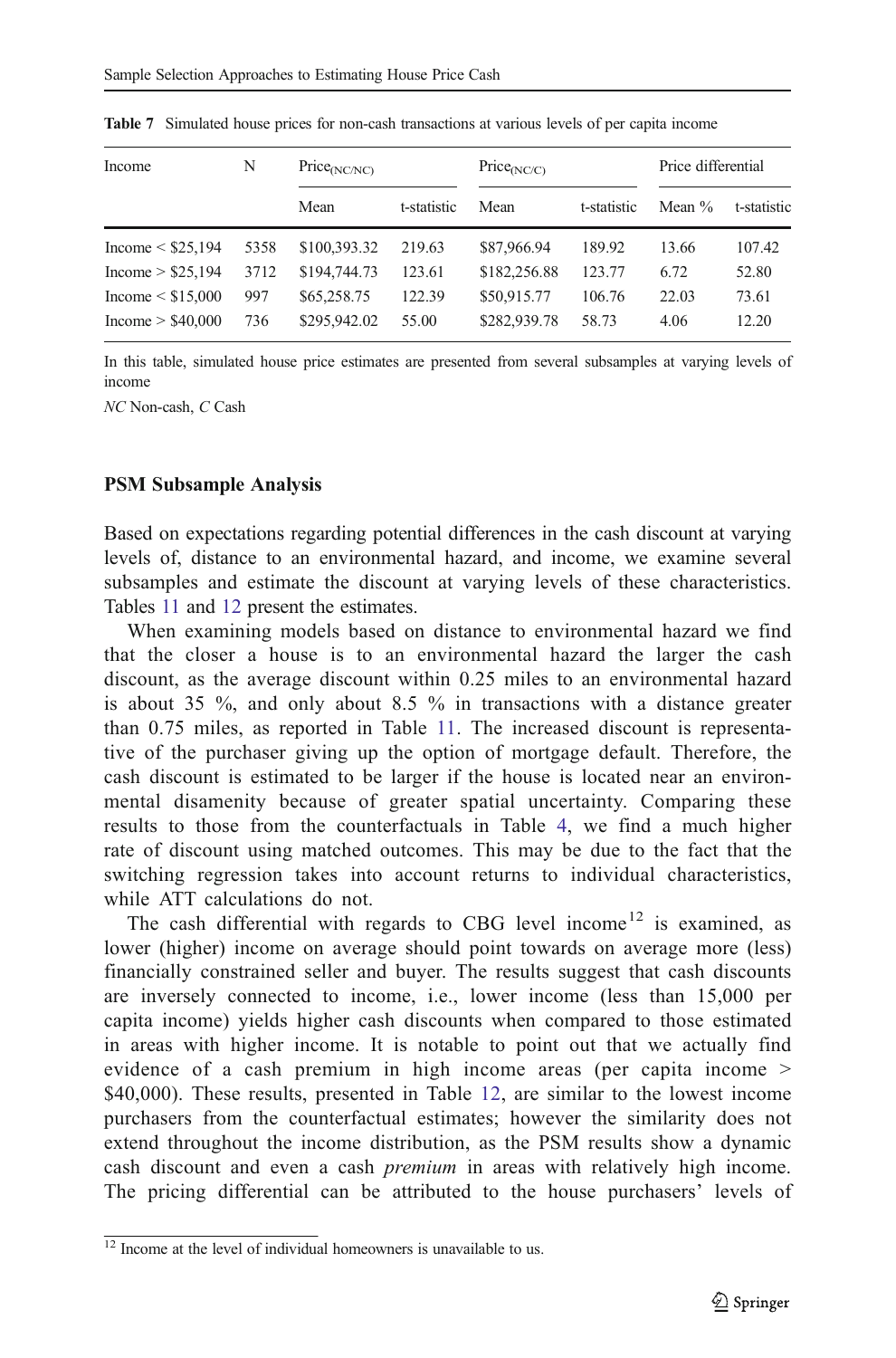| Inferior of block of pscore | Control      | Cash         | Total | Percent of Total |         |
|-----------------------------|--------------|--------------|-------|------------------|---------|
|                             | $\mathbf{0}$ |              |       | Control          | Cash    |
| 0.0289                      | 390          | 19           | 409   | $4\%$            | $3\%$   |
| 0.05                        | 7305         | 494          | 7799  | 81 %             | 76 %    |
| 0.075                       | 1334         | 122          | 1456  | 15 %             | 19 %    |
| 0.1                         | 5            | $\mathbf{0}$ | 5     | $0\%$            | $0\%$   |
| 0.2                         | 25           | 11           | 36    | $0\%$            | $2\%$   |
| Total                       | 9059         | 646          | 9705  | 100 %            | $100\%$ |

#### <span id="page-15-0"></span>Table 8 Balancing properties

This table presents the frequency of estimated propensity scores for cash and non-cash transactions

financial constraints, as the house ownership constraint reduces the proportion invested in stocks and bonds (Kullmann and Siegel [2003](#page-19-0)), placing financial portfolio constraints (Flavin and Yamashita [2002](#page-19-0)) leading to less than optimal asset allocation from an investment prospective (see, for example, Benjamin et al. [2004](#page-19-0)). Cauley et al. ([2007\)](#page-19-0) contend that financially constrained house owners "require a 6 % increase in total net worth to achieve the same utility level as an individual not facing the asset allocation constraint".

Hung and So [\(2012\)](#page-19-0) use a call-option concept to understand buyer reservation prices, as owning a house provides the upside potential of an investment with limited downside risk due to consumption. Applying a Black-Scholes pricing formula the authors suggests that the subjective value of a house call option is dependent on the level of buyer financial constraint - less financially constrained (e.g., higher income) purchaser would be willing to pay a premium for a house call option compared to a buyer with more financial constraints. Accordingly, house purchasers under loose financial constraints are likely to overvalue the house call option (and pay a higher price) because they give up less financial freedom in a portfolio allocation context (Hung and So [2012\)](#page-19-0). This call premium would potentially result in higher house reservation prices for cash purchasers if cash purchasers are less constrained financially and the

| Method                       | n. treat. | n. contr. | <b>ATT</b> | Std. Err. |         |
|------------------------------|-----------|-----------|------------|-----------|---------|
| Nearest neighbor matching    | 646       | 622       | $-0.084$   | 0.03      | $-2.54$ |
| Radius matching              | 608       | 2938      | $-0.101$   | 0.03      | $-3.67$ |
| Kernel matching <sup>a</sup> | 646       | 9059      | $-0.095$   | 0.02      | $-4.07$ |
| Stratification <sup>a</sup>  | 646       | 9059      | $-0.080$   | 0.03      | $-2.96$ |

Table 9 Average treatment effect on cash transactions (ATT)

<sup>a</sup> Bootstrapped standard errors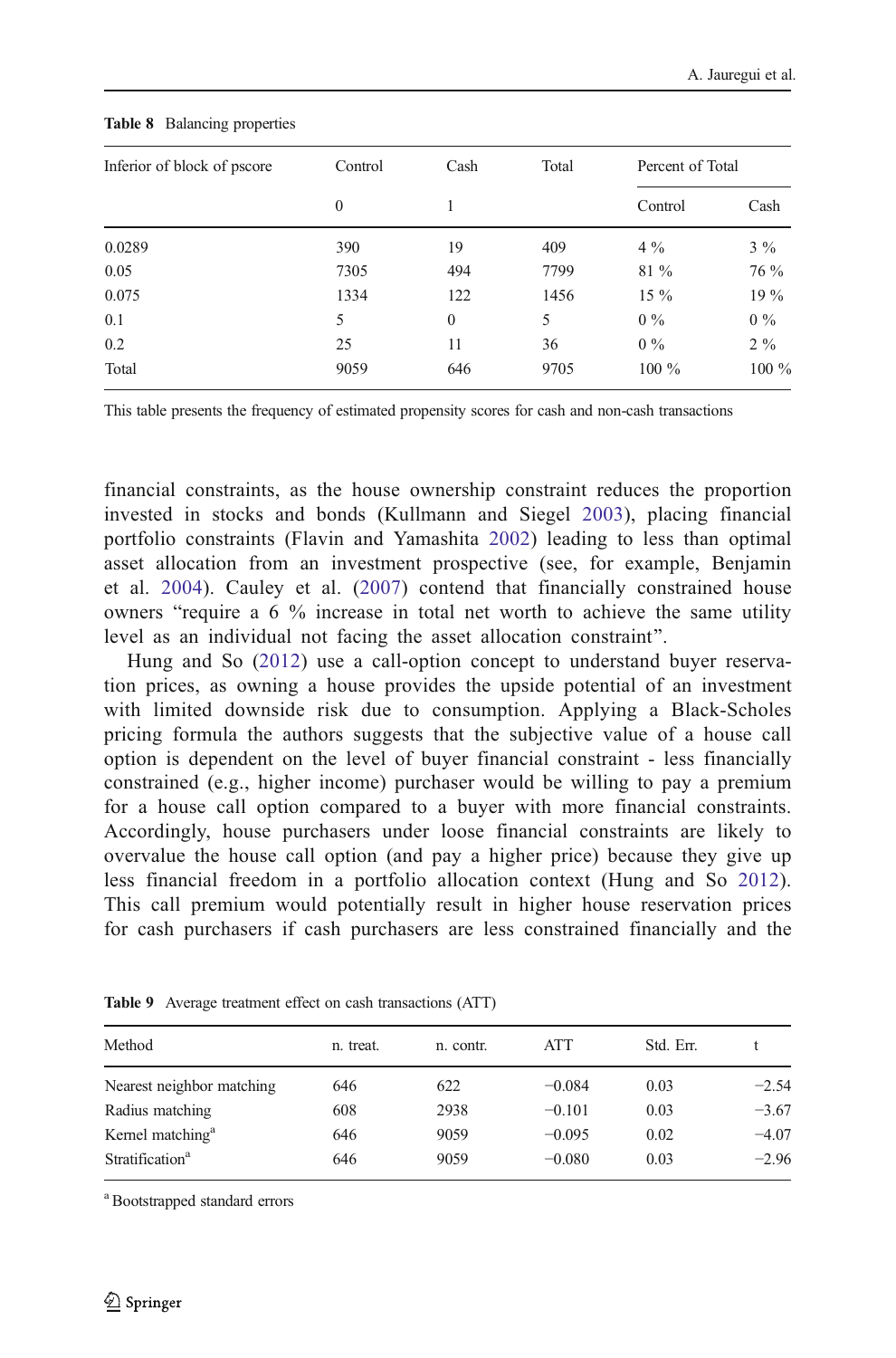| Variable name     | Hedonic regression    |          |                       | Robust hedonic regression |  |  |
|-------------------|-----------------------|----------|-----------------------|---------------------------|--|--|
|                   | Coefficient           | t-stat   | Coefficient           | t-stat                    |  |  |
| cash              | $-0.1202***$          | $-11.79$ | $-0.1142***$          | $-7.98$                   |  |  |
| lnagehouse        | $-0.0110$ ***         | $-12.78$ | $-0.0176$ ***         | $-7.8$                    |  |  |
| avg room sz       | $0.0248***$           | 41.89    | $0.0223***$           | 15.18                     |  |  |
| <b>lnbaths</b>    | $0.2902***$           | 29.41    | $0.3111***$           | 11.6                      |  |  |
| Inlotsize sqm     | $0.0916***$           | 15.32    | $0.1079***$           | 6.34                      |  |  |
| air               | $0.0674***$           | 8.94     | $0.0766$ ***          | 3.31                      |  |  |
| dgarage           | $-0.0214***$          | $-2.92$  | $-0.0073$             | $-0.35$                   |  |  |
| Induration        | $-0.0181***$          | $-7.26$  | 0.0006                | 0.08                      |  |  |
| <b>lnmindist</b>  | $0.0080^{\ast\ast}$   | 1.99     | 0.0058                | 0.51                      |  |  |
| lncommute_cbg     | $-0.3196***$          | $-13.64$ | $-0.3444$ ***         | $-5.1$                    |  |  |
| Inpercapinc cbg a | $0.5664^{***}$        | 53.8     | $0.6217***$           | 20.49                     |  |  |
| ownerocc cbg      | $-0.0015***$          | $-10.34$ | $-0.0017***$          | $-3.88$                   |  |  |
| pct9all00         | $0.0021^{***}\,$      | 12.81    | $0.0025***$           | 4.95                      |  |  |
| Inoffensecap      | $0.0009***$           | 2.11     | 0.0010                | 0.9                       |  |  |
| unemp cbg         | 0.0005                | 0.53     | $0.0049$ <sup>*</sup> | 1.69                      |  |  |
| pctvacant cbg     | $-0.0028$ ***         | $-3.91$  | $-0.0037$ *           | $-1.86$                   |  |  |
| lndensity_cbg_a   | $0.0077***$           | 2.08     | 0.0128                | 1.18                      |  |  |
| Constant          | $11.4969***$          | 146.73   | $11.5307***$          | 48.44                     |  |  |
| F(17, 9698)       | $2026^{\ast\ast\ast}$ |          | $287.25***$           |                           |  |  |
| R-squared         | 0.78                  |          | 0.74                  |                           |  |  |

<span id="page-16-0"></span>Table 10 Hedonic regression results versus robust hedonic regression results

This table compares the estimates from an unweighted hedonic regression with those from a propensity score weighted robust regression. The propensity score weights are used and included is an indicator variable for cash transactions. The weights for cash transactions is  $1/\hat{p}$  and that for the noncash transactions is  $1/ (1-\hat{p})$ , where  $\hat{p}$  is the estimated probability of a cash transaction from the probit

\*\*\* Significant at the 0.01 level

\*\* Significant at the 0.05 level

\* Significant at the 0.10 level

subjective value of a house call option is dependent on the level of financial constraints. It should be noted that the use of leverage does necessarily solve the asset allocation problem; rather it increases the mortgage debt component in the portfolio (Cauley et al. [2007\)](#page-19-0).

### Conclusion

In estimating the differences in house prices for cash and transactions with mortgage financing, we control for the inherent selection process involved; Heckman Sample Selection Model and PSM procedures. We find that volume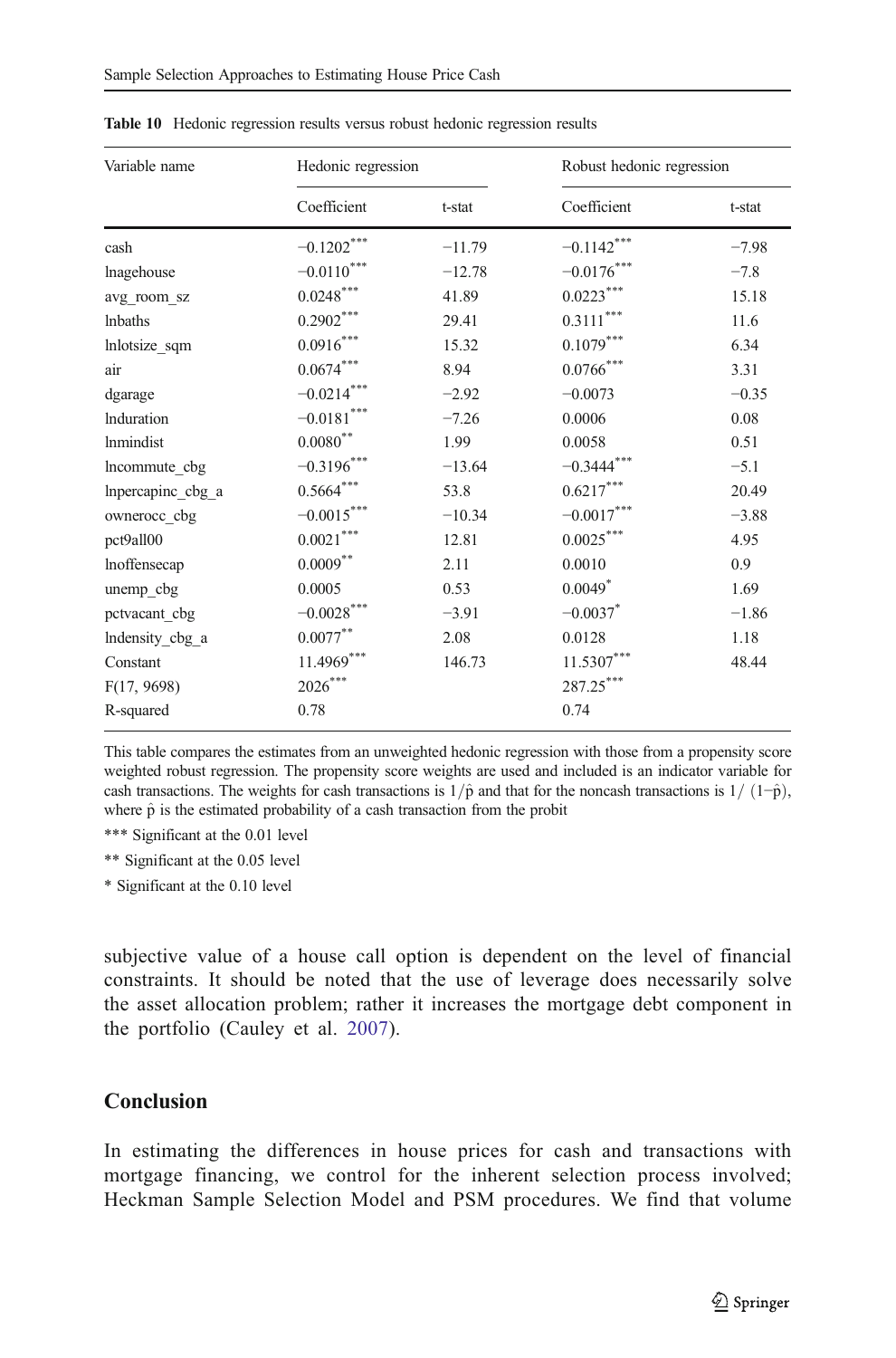| Method                                                        | n. treat. | n. contr. | ATT      | Std. Err. | t        |
|---------------------------------------------------------------|-----------|-----------|----------|-----------|----------|
| Distance to environmental disamenity $< 0.25$ miles           |           |           |          |           |          |
| Nearest neighbor matching                                     | 27        | 25        | $-0.329$ | 0.141     | $-2.335$ |
| Radius matching                                               | na        |           |          |           |          |
| Kernel matching <sup>a</sup>                                  | 27        | 322       | $-0.359$ | 0.094     | $-3.807$ |
| Stratification <sup>a</sup>                                   | 27        | 322       | $-0.368$ | 0.113     | $-3.267$ |
| $0.25 \leq$ Distance to environmental disamenity < 0.50 miles |           |           |          |           |          |
| Nearest neighbor matching                                     | 69        | 62        | $-0.044$ | 0.087     | $-0.507$ |
| Radius matching                                               | 22        | 23        | 0.007    | 0.119     | 0.062    |
| Kernel matching <sup>a</sup>                                  | 69        | 1040      | $-0.045$ | 0.070     | $-0.645$ |
| Stratification <sup>a</sup>                                   | 69        | 1040      | $-0.040$ | 0.063     | 0.632    |
| $0.50 \leq$ Distance to environmental disamenity < 0.75 miles |           |           |          |           |          |
| Nearest neighbor matching                                     | 77        | 73        | $-0.021$ | 0.104     | $-0.206$ |
| Radius matching                                               | 22        | 28        | $-0.150$ | 0.164     | $-0.913$ |
| Kernel matching <sup>a</sup>                                  | 77        | 1048      | $-0.095$ | 0.085     | $-1.119$ |
| Stratification                                                | 77        | 1048      | $-0.095$ | 0.083     | $-1.142$ |
| Distance to environmental disamenity $> 0.75$ miles           |           |           |          |           |          |
| Nearest neighbor matching                                     | 475       | 450       | $-0.125$ | 0.039     | $-3.182$ |
| Radius matching                                               | 411       | 1279      | $-0.075$ | 0.034     | $-2.233$ |
| Kernel matching <sup>a</sup>                                  | 475       | 6520      | $-0.074$ | 0.035     | $-2.102$ |
| Stratification <sup>a</sup>                                   | 475       | 6520      | $-0.064$ | 0.028     | $-2.296$ |

<span id="page-17-0"></span>Table 11 Average treatment effect on cash transactions (ATT) for various distances to an environmental disamenity

<sup>a</sup> Bootstrapped standard errors

buyers are more likely to use cash than regular house buyers, and also find that income heterogeneity and number of rooms in a house decrease the probability of a cash transaction. From the selection model, we perform counterfactual tests to examine how cash discounts behave in relation to proximity to an environmental hazard and also with respect to increasing neighborhood incomes. Consistent with our hypotheses, we find amplified cash discounts in areas with close proximity to an environmental hazard; and also a pricing differential based on CBG level income, with purchasers in high income areas more likely to pay a cash premium compared to market participants in areas with comparably lower income, where a cash discount is detected.

With PSM, we first estimate a regression using propensity score weights computed from a probit model for the entire sample (Frolich [2004;](#page-19-0) Grinstein-Weiss [2012\)](#page-19-0). We find that the use of propensity score weighting attenuates the estimated cash impact, finding the weighted model predicts an average discount of about 11.4 %, while the discount in the unweighted model is about  $12.0 \%$ .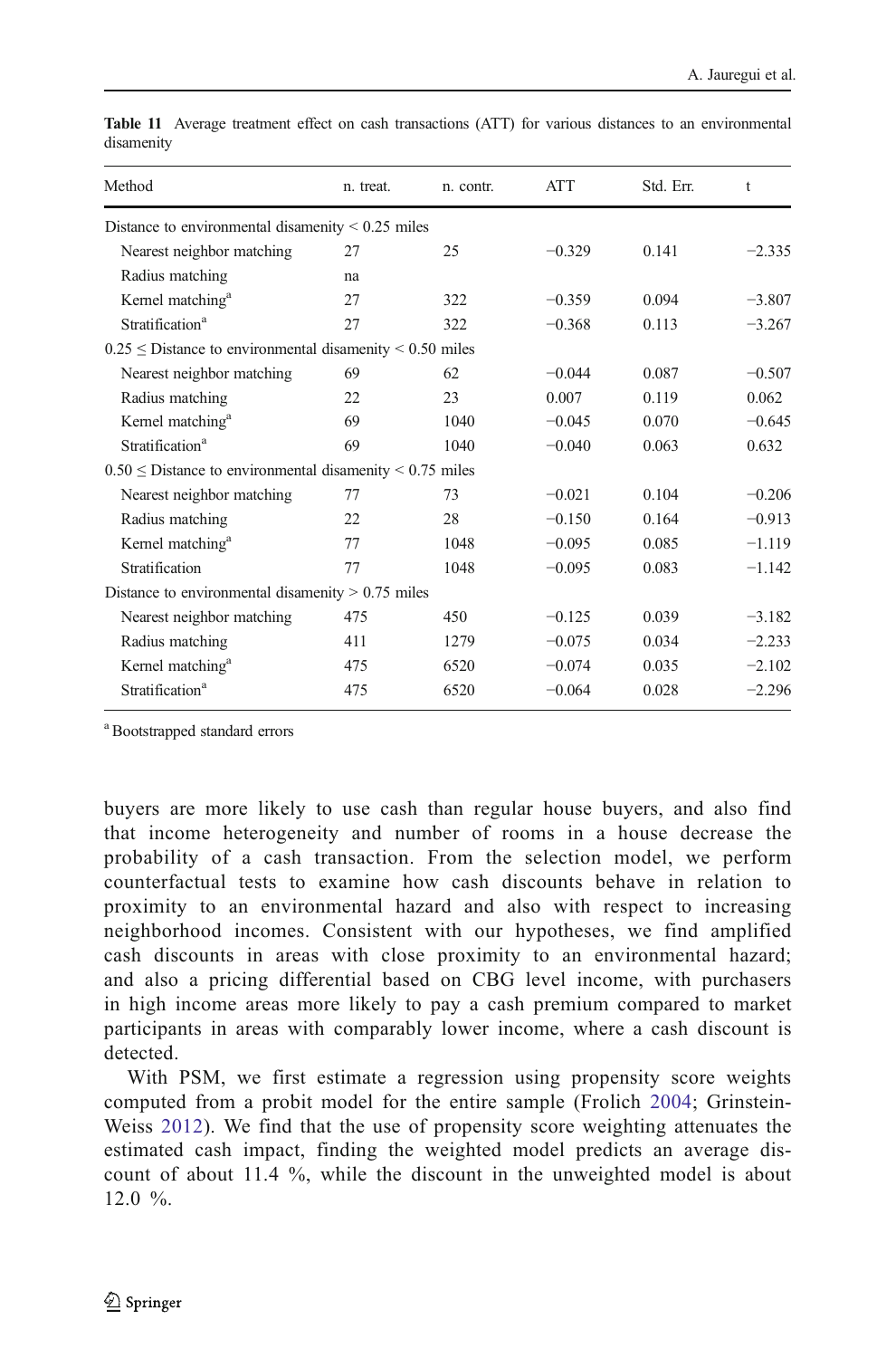| Method                                  | n. treat. | n. contr. | <b>ATT</b> | Std. Err. | t        |
|-----------------------------------------|-----------|-----------|------------|-----------|----------|
| Income $<$ 5194 US dollars (mean value) |           |           |            |           |          |
| Nearest neighbor matching               | 369       | 354       | $-0.119$   | 0.033     | $-3.645$ |
| Radius matching                         | 303       | 789       | $-0.127$   | 0.030     | $-4.232$ |
| Kernel matching <sup>a</sup>            | 369       | 5262      | $-0.137$   | 0.025     | $-5.558$ |
| Stratification <sup>a</sup>             | 369       | 5262      | $-0.122$   | 0.026     | $-4.754$ |
| Income $> 25,194$ US dollars            |           |           |            |           |          |
| Nearest neighbor matching               | 277       | 263       | $-0.054$   | 0.047     | $-1.156$ |
| Radius matching                         | 191       | 343       | $-0.014$   | 0.047     | $-0.306$ |
| Kernel matching <sup>a</sup>            | 277       | 3710      | $-0.062$   | 0.035     | $-1.775$ |
| Stratification <sup>a</sup>             | 277       | 3710      | $-0.054$   | 0.035     | $-1.538$ |
| Income $\leq 15,000$ US dollars         |           |           |            |           |          |
| Nearest neighbor matching               | 54        | 53        | $-0.126$   | 0.074     | $-1.690$ |
| Radius matching                         | 20        | 26        | $-0.267$   | 0.112     | $-2.388$ |
| Kernel matching <sup>a</sup>            | 54        | 942       | $-0.150$   | 0.049     | $-3.033$ |
| Stratification <sup>a</sup>             | 53        | 943       | $-0.158$   | 0.054     | $-2.918$ |
| Income $> 40,000$ US dollars            |           |           |            |           |          |
| Nearest neighbor matching               | 61        | 58        | 0.053      | 0.102     | 0.519    |
| Radius matching                         | 6         | 6         | 0.340      | 0.245     | 1.388    |
| Kernel matching <sup>a</sup>            | 61        | 725       | 0.131      | 0.068     | 1.915    |
| Stratification <sup>a</sup>             | 60        | 726       | 0.058      | 0.062     | 0.929    |

<span id="page-18-0"></span>Table 12 Average treatment effect on cash transactions (ATT) for various levels of per capita income

<sup>a</sup> Bootstrapped standard errors

We then estimate the ATT for cash transactions, and find a cash discount of 9 % on average, representing a statistically different 32 to 45 % reduction in the previously reported discounts. Parsing our sample based on distance to nearest environmental hazard, and per capita income helps us to understand some of the variance in the observed discount.

Collectively, these results provide insight into buyer behavior and the expected discount (premium) for cash housing purchases, and provide useful insights for market participants including real estate appraisers, brokers, and buyers and sellers of real estate. Generally, purchasers funding the transaction with cash receive a discount after controlling for potential differences in the covariates due to selectivity bias, however this discount is dynamic and in some areas the cash differential could be positive.

Areas for further research include extending the data time frame to include the post-recession period. It would be interesting to see if both determinants of a cash transaction and amount of the differential have changed with the recent increased rate of cash purchasers. The question of generalizing the observed cash differential throughout a real estate cycle is an area that could benefit from future studies. Further exploration of cash premiums in areas with high income could be of benefit given our limited sample size in this market segment.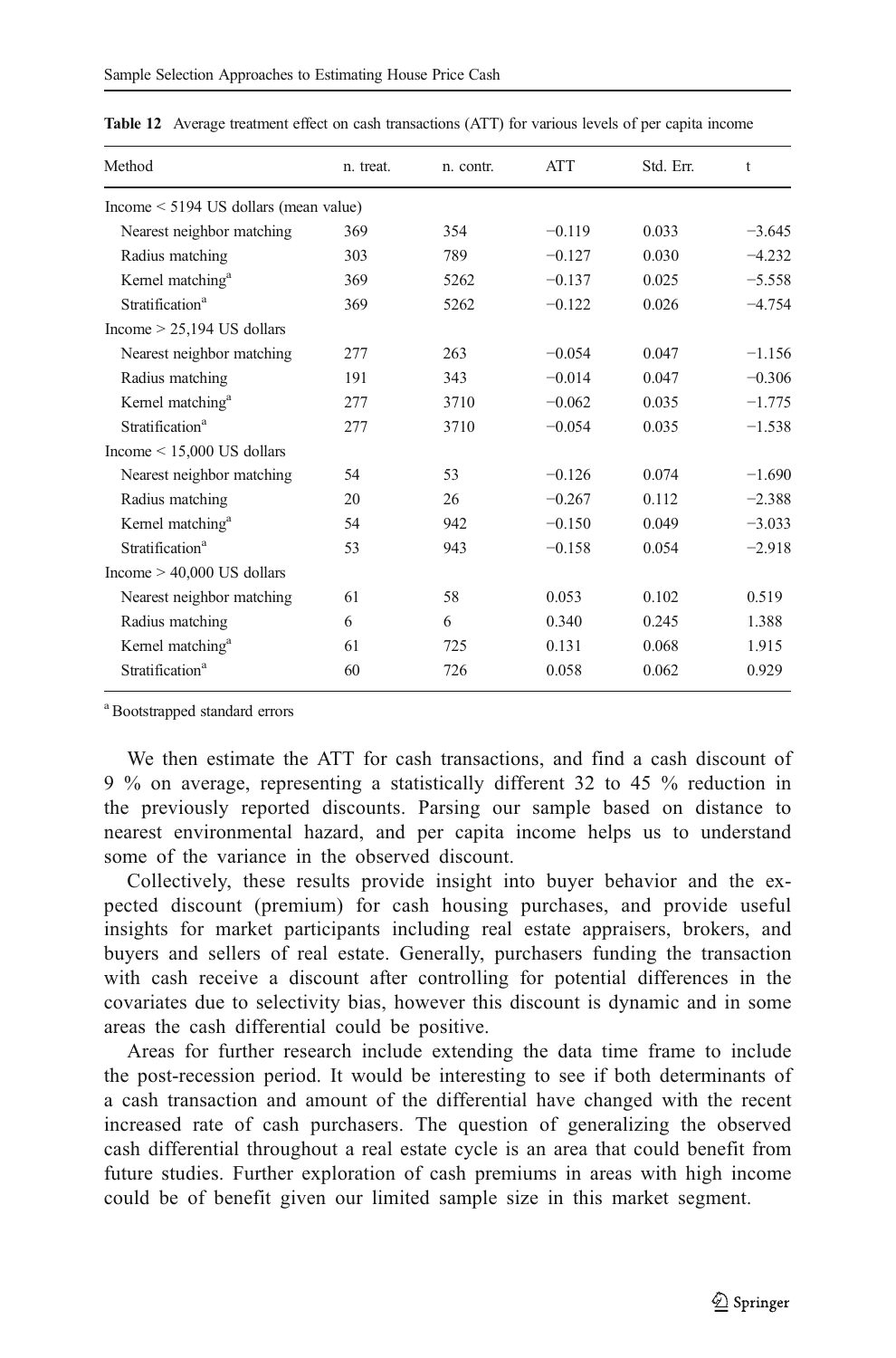<span id="page-19-0"></span>Acknowledgments We would like to gratefully thank participants at the 2014 American Real Estate Society Annual Conference, and journal reviewers for insightful comments.

#### References

- Aroul, R. R., & Hansz, A. (2011). The role of dual-pane windows and improvement age in explaining residential property values. Journal of Sustainable Real Estate, 3(1), 142–161.
- Asabere, P. K., Huffman, F. E., & Mehdian, S. (1992). The price effects of cash versus mortgage transactions. Journal of the American Real Estate and Urban Economics Association, 20(1), 141–150.
- Becker, S., & Ichino, A. (2002). Estimation of average treatment effects based on propensity scores. The Stata Journal, 2(4), 358–377.
- Benjamin, J. D., Chinloy, P., & Jud, G. D. (2004). Why do households concentrate their wealth in housing? Journal of Real Estate Research, 26(4), 329–343.
- Cauley, S. D., Pavlov, A. D., & Schwartz, E. S. (2007). Homeownership as a constraint on asset allocation. Journal of Real Estate Finance and Economics, 34, 283–311.
- Ding, L., et al. (2011). Risky borrowers or risky mortgages disaggregating effects using propensity score models. Journal of Real Estate Research, 33(2), 245–277.
- Flavin, M., & Yamashita, T. (2002). Owner-occupied housing and the composition of the household portfolio. American Economic Review, 92(1), 345–362.
- Frolich, M. (2004). Finite-sample properties of propensity-score matching and weighting estimators. The Review of Economics and Statistics, 86(1), 77–90.
- Grinstein-Weiss, M. (2012). Homeownership, neighbourhood characteristics and children's positive behaviours among low- and moderate-income households. *Urban Studies*, 49(16), 3545–3563.
	- Available from: EconLit, Ipswich, MA. Accessed December 1, 2013.
- Hansz, J. A., & Hayunga, D. K. (2012). A cash premium in residential real property transaction prices. Working paper.
- Heckman, J. (1979). Sample selection bias as a specification error. Econometrica, 47(1), 153-161.
- Hite, D. (1998). Information and bargaining in markets for environmental quality. Land Economics, 74(3), 303–316.
- Hite, D. (2000). A random utility model of environmental equity. Growth and Change, 31(1), 40–58.
- Holupka, S., & Newman, S. J. (2012). The effects of homeownership on children's outcomes: real effects or self-selection? Real Estate Economics, 40(3), 566-602.
- Housing Predictor. Cash buyers pushing home prices lower. [http://www.housingpredictor.com/cash-buyers](http://www.housingpredictor.com/cash-buyers-pushing-prices-lower/)[pushing-prices-lower/.](http://www.housingpredictor.com/cash-buyers-pushing-prices-lower/) (Jan. 24, 2012).
- Hung, M., & So, L. (2012). How much extra premium does a loss-averse owner-occupied home buyer pay for his house? Journal of Real Estate Finance and Economics, 45(3), 705–722.
- Inside Mortgage Finance (2013). Buyers increasingly using cash to purchase homes, some then get a mortgage as a refi. [http://www.insidemortgagefinance.com/housing\\_pulse/findings.html](http://www.insidemortgagefinance.com/housing_pulse/findings.html).
- Inside Mortgage Finance (2014). Delays in closing are common on purchase mortgages with private MI, FHA loans. [http://www.insidemortgagefinance.com/housing\\_pulse/findings.html.](http://www.insidemortgagefinance.com/housing_pulse/findings.html)
- Jauregui, A., & Hite, D. (2010). The impact of real estate agents on house prices near environmental disamenities. Housing Policy Debate, 20(1), 295–316.
- Kullmann, C., & Siegel, S. (2003). Real estate and its role in household portfolio choice. Manuscript, University of British Columbia.
- Liu, Y., Gallimore, P., Wiley, J. A. (2013). Nonlocal office investors: anchored by their markets and impaired by their distance. Journal of Real Estate Finance and Economics, 1–21 [10.1007/s11146-013-9446-8.](http://dx.doi.org/10.1007/s11146-013-9446-8)
- Liu, X., & Lynch, L. (2011). Do agricultural land preservation programs reduce farmland loss? Evidence from a propensity score matching estimator. Land Economics, 87(2), 183–201.
- Lusht, K. M., & Hansz, J. A. (1994). Some further evidence on the price of mortgage contingency clauses. The Journal of Real Estate Research, 9(2), 213–217.
- Maddala, G. S. (1983). Limited-dependent and qualitative variables in econometrics. Cambridge: Cambridge University Press.
- McMillen, D. P. (2012). Repeat sales as a matching estimator. Real Estate Economics, 40(4), 745–773.
- Nanda, A., & Ross, S. L. (2012). The impact of property condition disclosure laws on housing prices: evidence from an event study using propensity scores. Journal of Real Estate Finance and Economics, 45(1), 88–109.